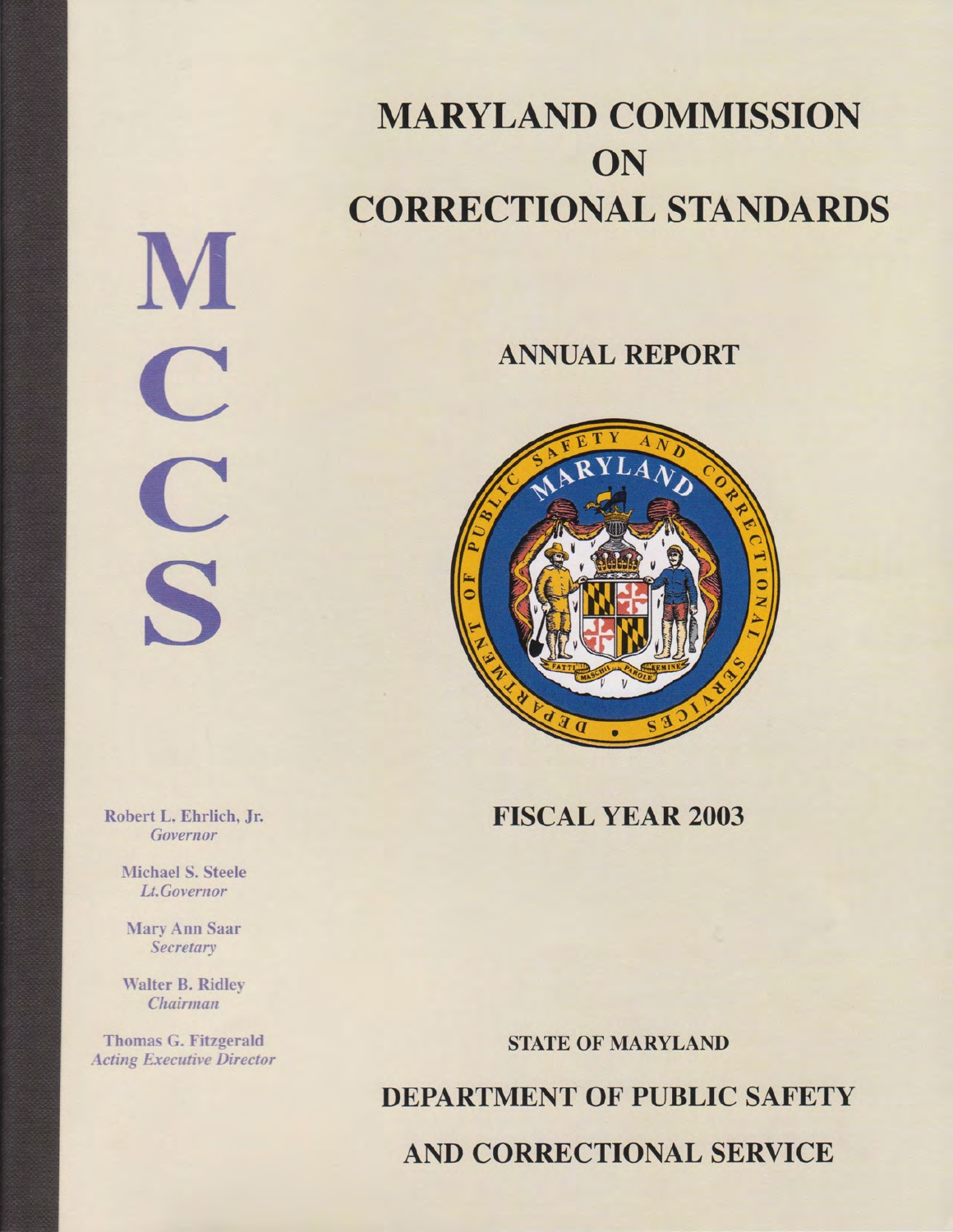The Maryland Commission on Correctional Standards is an agency within the Department of Public Safety and Correctional Services with legal authority referenced in the Annotated Code of Maryland, Correctional Services Article, Sections 8-101 et seq. The Commission is empowered to develop and enforce minimum mandatory standards for all adult places of correctional confinement. In addition, the Commission provides technical assistance to these facilities. Some of the key events of Fiscal Year 2003 are noted below.

- \* Marie C. Henderson, the Commission Chairperson since its inception in 1979, passed away on June 1, 2003. Ms. Henderson, a volunteer citizen member for twenty-four years, devoted much of her time to the development, implementation and ongoing evaluation of the standards and audit process. She was also active in many civic and charitable organizations. She succeeded in establishing the Maryland Commission on Correctional Standards as one of the State's most sound and enduring Commissions. The conditions of confinement in correctional facilities around the State are healthier, safer and more humane, because of her efforts.
- \* Donald Jones, the Executive Director since 1993, passed away on March 8, 2003. Mr. Jones had worked at the Commission for over fifteen years. In that time, he oversaw a revision to the standards manual, and the development and implementation of licensing procedures and regulations for private home detention monitoring companies. Mr. Jones was very active in correctional organizations. At the time of his death, he was the President-Elect of the Maryland Criminal Justice Association, a member of the Executive Board of the Maryland Correctional Administrators Association, and a member of the National Jail Inspectors Association.
- \* The results of key objectives identified under the agency's Managing for Results process were encouraging. For the first time, the agency considered measures that gauge the audit process and technical assistance provided. Ninety-three percent of the managing officials of audited agencies rated the audit good or better in terms of accuracy, usefulness and objectivity. A total of twentyfour audits were conducted (19 correctional facilities and 5 private home detention monitoring agencies). This is an increase over the previous fiscal year, and is particularly significant when limited staffing is considered. The hiring freeze prevented the employment of one staff for the fiscal year, another staff person resigned in February, and as previously noted, the Executive Director passed away in March.
- \* Nineteen correctional facilities were audited in fiscal year 2003. Six of the facilities were found to be in compliance with all of the standards, at the time of the audit. This represents a two-fold increase from the previous fiscal year in the number of facilities found in 100% compliance with the standards at the time of the audit. Such an achievement has become the new benchmark for correctional facilities in the State, and represents a commitment to the standards and the audit process by managing officials.
- \* Private home detention monitoring companies were audited for the second time. The results of the audit varied among the companies. Commission staff continued to work with the companies to assist them in achieving compliance. One of the companies ceased operation in this fiscal year, bringing the number of licensed companies to five.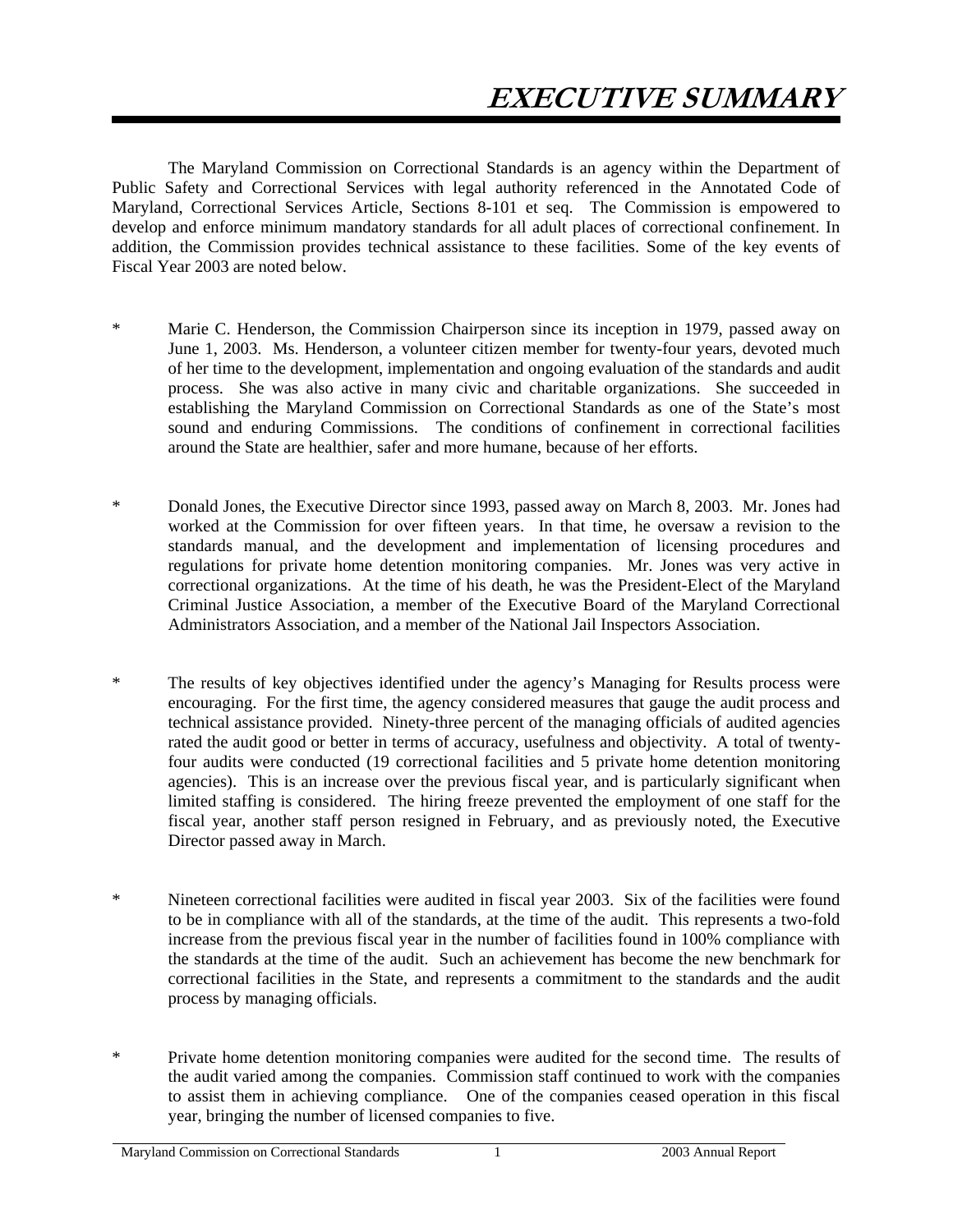- \* The Duly Authorized Inspector (DAI) program continued to be of benefit to both the Commission and correctional facilities. This unique program remains a model for other correctional inspection agencies around the country. In the past year, DAIs were recertified bringing the total number of certified Duly Authorized Inspectors to 175.
- \* Staff provided and received training in a variety of areas that benefited both this agency and correctional facilities. The Executive Director provided training in standards and the audit process through the Maryland Police and Correctional Training Commissions to midlevel managers and to Division of Correction non-uniformed personnel through their in-service supervisory training program. Staff received training through workshops and programs sponsored by the National Institute of Corrections, the Maryland Correctional Administrators Association, and Maryland Criminal Justice Association.
- \* Collaboration with other regulatory agencies and criminal justice organizations continued over the past fiscal years. The staff has been involved with both the Maryland Criminal Justice Association and the Maryland Correctional Administrators Association, with the Executive Director serving on the Executive Board of both organizations. The Executive Director was actively involved in the National Jail Inspectors Association, a group operating under the auspices of the National Institute of Corrections addressing concerns of similar agencies. Ongoing consultation between the Maryland Board of Nursing, the Maryland Occupational Safety and Health Administration and the State Fire Marshal continue to help ensure safe correctional facilities.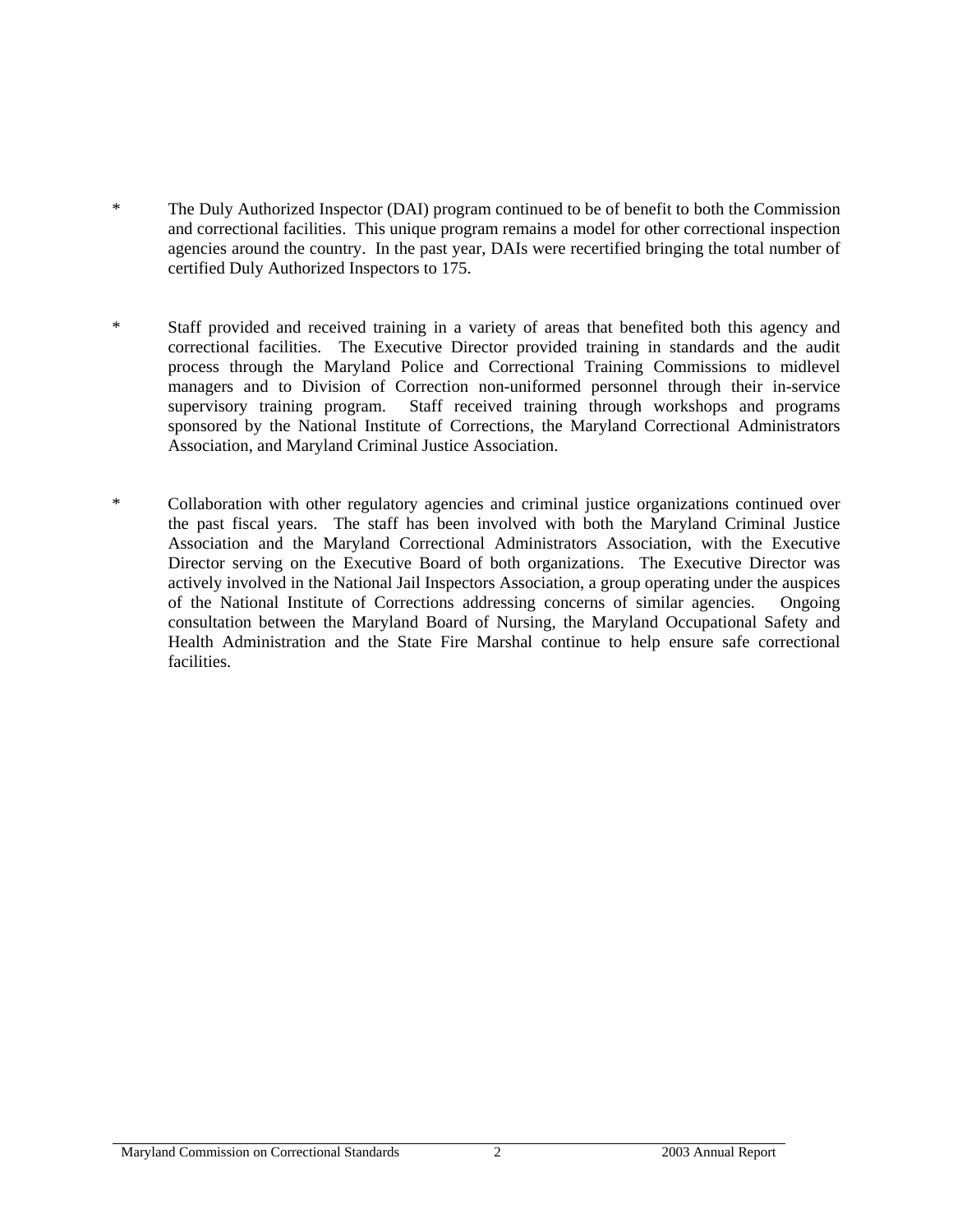# **AUDIT RESULTS**

The primary function of the Maryland Commission on Correctional Standards is to enforce, through regular on-site audits, the regulations for all adult places of confinement to determine levels of compliance. The eighth audit cycle of inspections continued for the reporting period, and is expected to conclude by December 2003. This is the fourth cycle in which Duly Authorized Inspectors (DAI's) participated with Commission staff. During the seventh audit cycle, many correctional facilities achieved total compliance as a result of a commitment to view the inspection process as a management tool. The improved networking and communication between the Commission and local, state and private correctional administrators contributed to an increased level of standards compliance. The eighth audit cycle has seen a few facilities achieve total compliance at the time of the audit. This is a first for corrections in the State, and reflective of the work and dedication of many to correctional standards. In FY 2003 there were nineteen complete audits performed of Adult Correctional Institutions (6 detention centers, 6 prisons and 7 community-based facilities).

The major concerns of life, health, safety and constitutional issues continued to be aggressively addressed. The level of cooperation and participation from managing officials increased. The facilities that attained full compliance with the applicable standards during this period received the Commission's Recognition of Achievement award. While the Commission has no accrediting or licensing authority, it recognizes the need to acknowledge the positive efforts of these facilities. Where deficiencies are noted during formal inspections, compliance plans are developed in partnership with facility officials. The plan is then presented to the Commission for approval. Upon approval, Commission staff regularly monitor these plans until total compliance is realized. Facilities must meet the plan within one year from the date the Commission approves the final report. If the compliance plan's requirements are met within the time frame, the Commission votes on the presentation of an award to the facility. In many cases, favorable media attention and positive feedback resulted from the award presentation. We find that the Recognition of Achievement award has become a symbol of excellence in the workplace. It is the premiere award recognizing achievement in Maryland's correctional arena.

The following adult places of correctional confinement received the Recognition of Achievement award at ceremonies planned by the respective administrations.

Baltimore Pre-Release Unit for Women – Margaret Chippendale, Facility Administrator – August 1, 2002 Washington County Detention Center – M. Van Evans, Warden – September 23, 2002 Brockbridge Correctional Facility – Dayena Corcoran, Facility Administrator – November 7, 2002 Dorchester County Detention Center – Steven Williams, Warden – November 7, 2002 Herman L. Toulson Boot Camp – Brenda Shell, Commander – November 7, 2002 Jessup Pre-Release Unit – Sandra Detorie, Facility Administrator – November 7, 2002 Western Correctional Institution – Jon P. Galley, Warden – November 7, 2002 Baltimore County Detention Center – James O'Neill, Administrator – December 6, 2002 Garrett County Detention Center – Captain Larry E. Gnegy, Jail Administrator – December 17, 2002 Harford County Detention Center – Howard Walter, Warden – January 21, 2003 Eastern Pre-Release Unit – William Blackiston, Facility Administrator – January 30, 2003 Roxbury Correctional Institution – Joseph Sacchet, Warden – January 30, 2003 Talbot County Detention Center – Lawrence DiNisio, Warden – January 30, 2003 Cecil County Community Corrections Center – Jeffrey Clewer, Director – April 1, 2003 Cecil County Detention Center – Bernard Foster, Director – April 1, 2003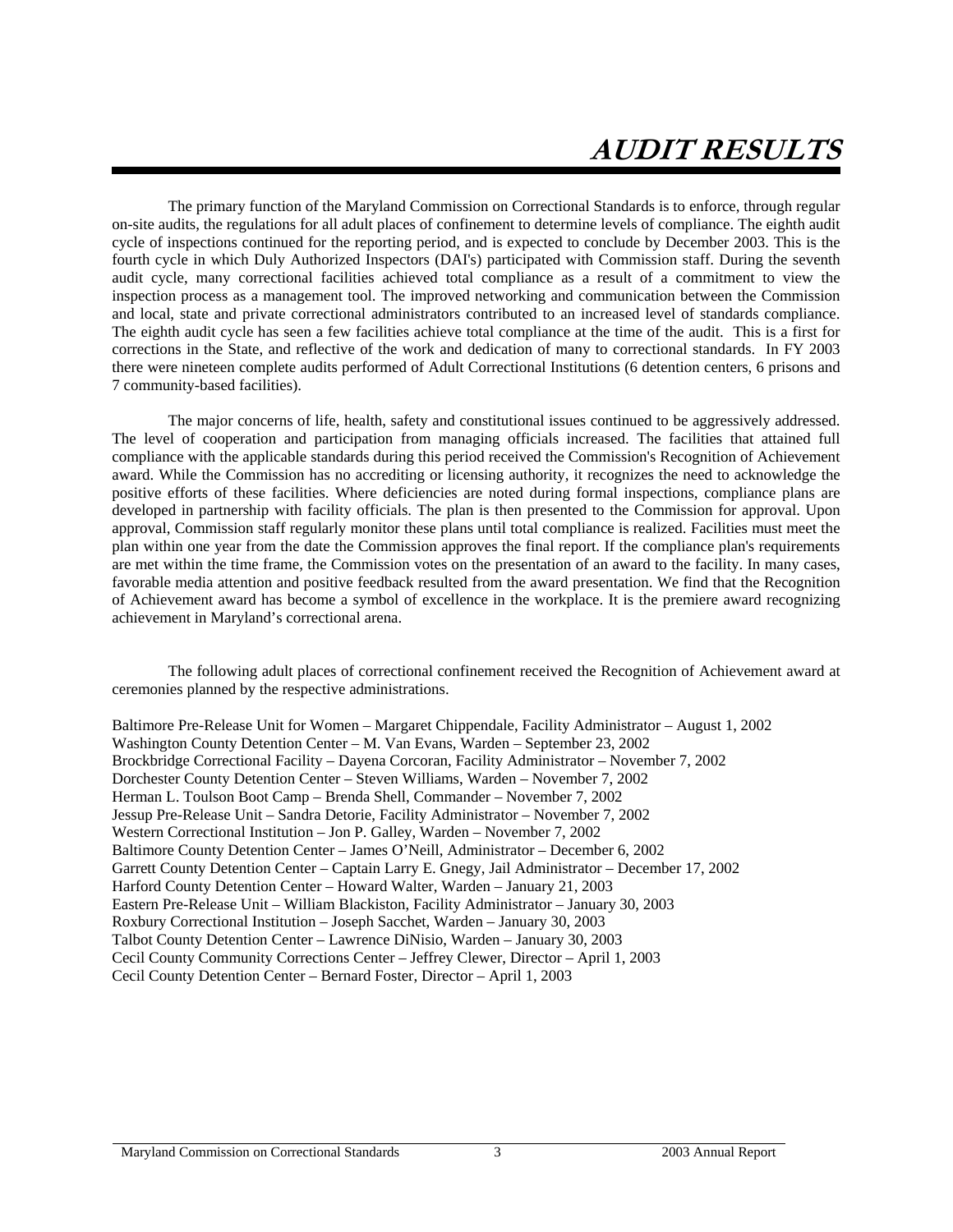# **MEETINGS OF THE COMMISSION**

 The Commission meets on a regular basis in locations throughout the state. The meetings usually are held at correctional facilities, so that a tour can be provided for members. All meetings are open to the public and are announced in the *Maryland Register*. Attendance by administrators of facilities whose audit reports are being considered is encouraged. Members maintain detailed meeting minutes on file after formal approval. Over the past 22 years the Commission has met a total of 192 times. During this reporting period the Commission held meetings on four occasions at the following locations:

| $189th$ Meeting | August 1, 2002   | Baltimore Pre-Release Unit for Women<br>Baltimore, Maryland |
|-----------------|------------------|-------------------------------------------------------------|
| $190th$ Meeting | November 7, 2002 | Herman L. Toulson Boot Camp<br>Jessup, Maryland             |
| $191st$ Meeting | January 22, 2003 | Baltimore Pre-Release Unit for Women<br>Baltimore, Maryland |
| $192nd$ Meeting | March 27, 2003   | Ordnance Road Correctional Center<br>Glen Burnie, Maryland  |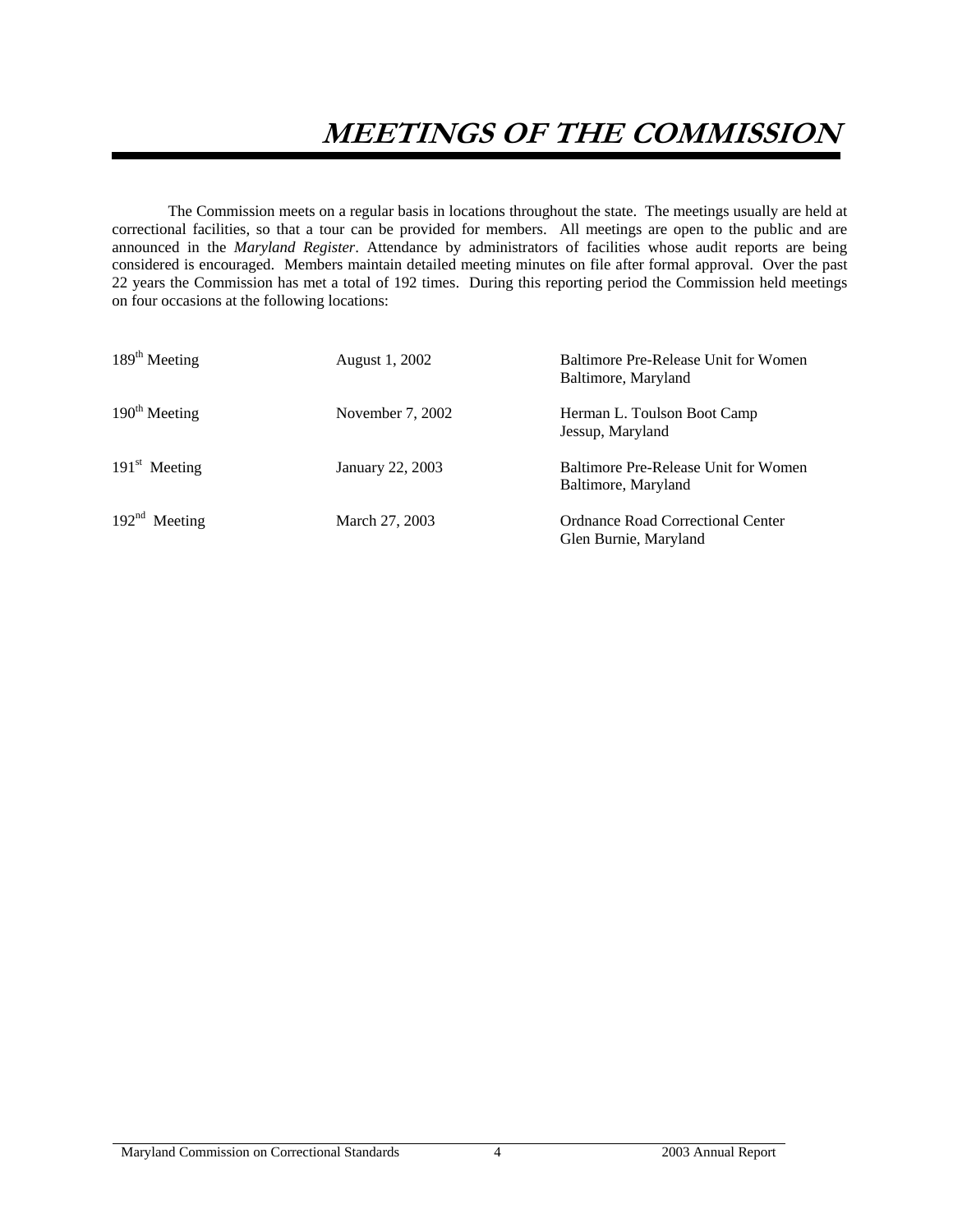The Commission provides technical assistance to agencies to aid them in attaining compliance with the standards. Technical assistance has taken many forms, including formal staff training, referrals to other agencies, and advice from staff, Commission members, or other correctional professionals. In addition, specific recommendations to enhance compliance are offered during and after each audit. The Chairperson established a Technical Assistance Committee as a part of the advisory board process in an effort to work with other regulatory agencies and those agencies that have an impact on Commission business.

The *Standards Manual* remains the foremost effort at providing a systematic approach to technical assistance. Every administrator subject to an audit has been given a copy of the manual to use as a reference guide. The manual contains the standards, compliance criteria and explanations, as well as other pertinent information to assist the reader in understanding the Commission's regulatory mandate. The *Standards Manual* was revised in 1995 to be more practical, functional, and reader-friendly. Orientation sessions were conducted discussing the modifications made to the *Standards Manual* to coincide with the revisions to the standards. This technical assistance was provided to representatives of all agencies affected by the revisions. The Commission and staff continue to view technical assistance as an important element of its mandate. Providing this service has proved to be beneficial to all concerned.

A manual for private home detention monitoring agencies has been developed to assist licensees in complying with the regulations affecting them. This manual was distributed at a meeting attended by company representatives in December 2000. In addition, periodic meetings have been held to enable the licensees to discuss issues of mutual concern. In the period covered by this report, on site visits were conducted as a means to provide technical assistance and enhance compliance. Following the second round of audits in the spring of 2003, technical assistance was provided to each private home detention company to assist them in developing a compliance action plan.

The Executive Director is a member of the Executive Boards of the Maryland Correctional Administrators Association (MCAA) and the Maryland Criminal Justice Association. The Assistant Executive Director and Senior Correctional Program Specialist are voting members of both organizations. The meetings are opportunities for the staff to provide insight and updates about standards and audit preparation.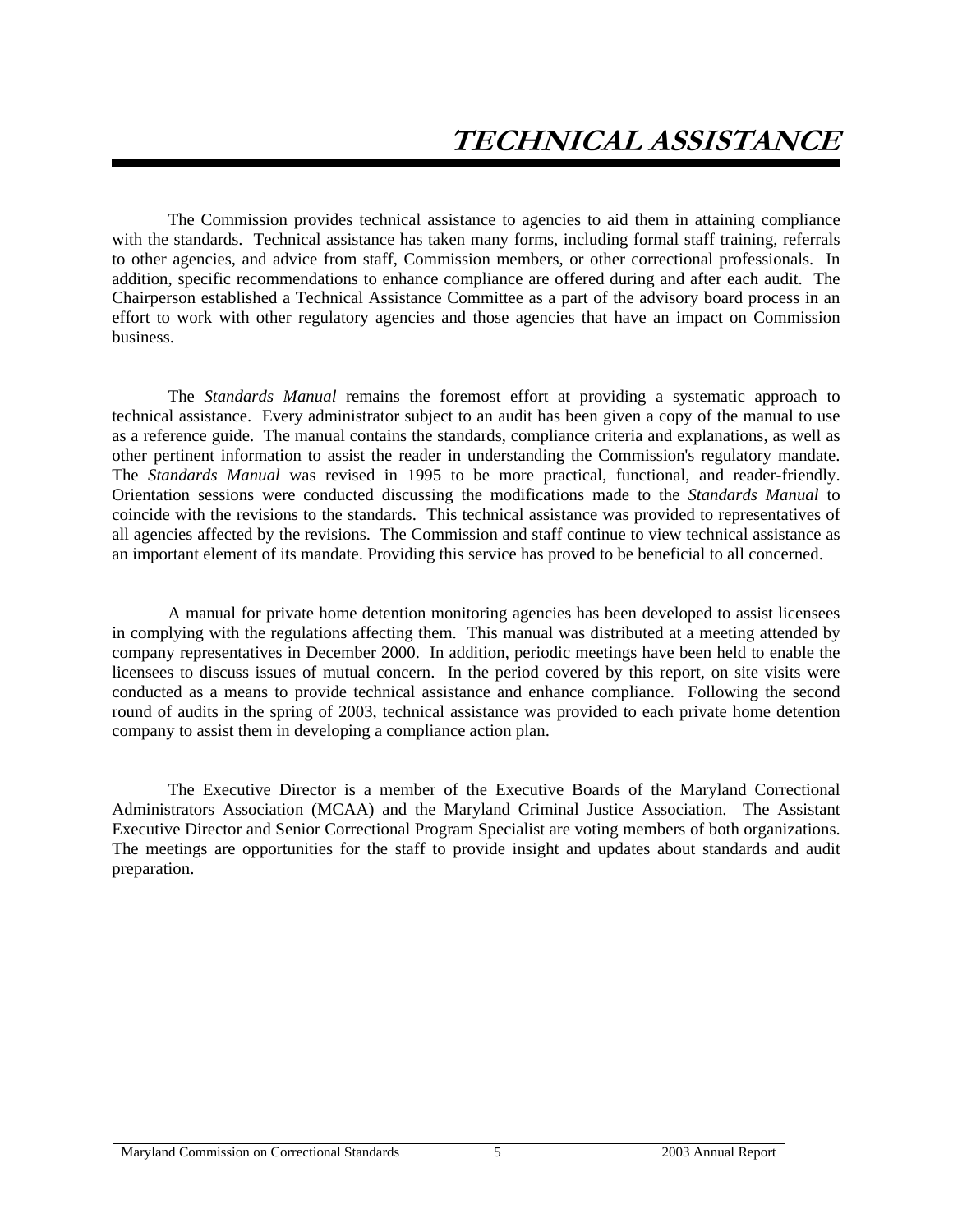The Standards Act mandates that the Commission establish advisory boards to assist in the development of regulations. These boards also provide information and advice regarding various issues presented to them by the Commission. A Commission member chairs each board. Advisory board members are volunteers appointed by the board's chairperson, with the approval of the Commission. In May 1981, the following boards were instituted:

### *ADULT DETENTION CENTERS; ADULT CORRECTIONAL INSTITUTIONS; ADULT COMMUNITY CORRECTIONAL FACILITIES.*

Technical assistance is, also, mandated by the Standards Act. The Commission Chairperson appointed a Technical Assistance Committee, which is co-chaired by the Chairperson and the Executive Director. This Committee assists the boards with issues such as fire safety, health, life safety and training, and also serves as a continuing resource to the staff.

Board and committee memberships include citizens, state and local correctional administrators, regulatory officials, legal authorities, academicians, government officials and others. The Commission periodically reviews the membership of each board.

In September 1993, the Chairperson appointed a Committee on Correctional Facility Safety. This committee was formed to network further with other regulatory agencies. A Committee on the Duly Authorized Inspector (DAI) Program was formed in August 1992 to assess the efficiency and effectiveness of this unique approach to auditing. These committees are comprised of Commission members and have met on several occasions.

Most recently, the Boards and Committee members were instrumental in providing continuing support for the implementation of standards for private home detention monitoring agencies and the State's Central Home Detention Unit that they helped to develop.

The advisory boards and committees have played an integral role in shaping the direction of the Commission and will continue to assist in meeting its mandate.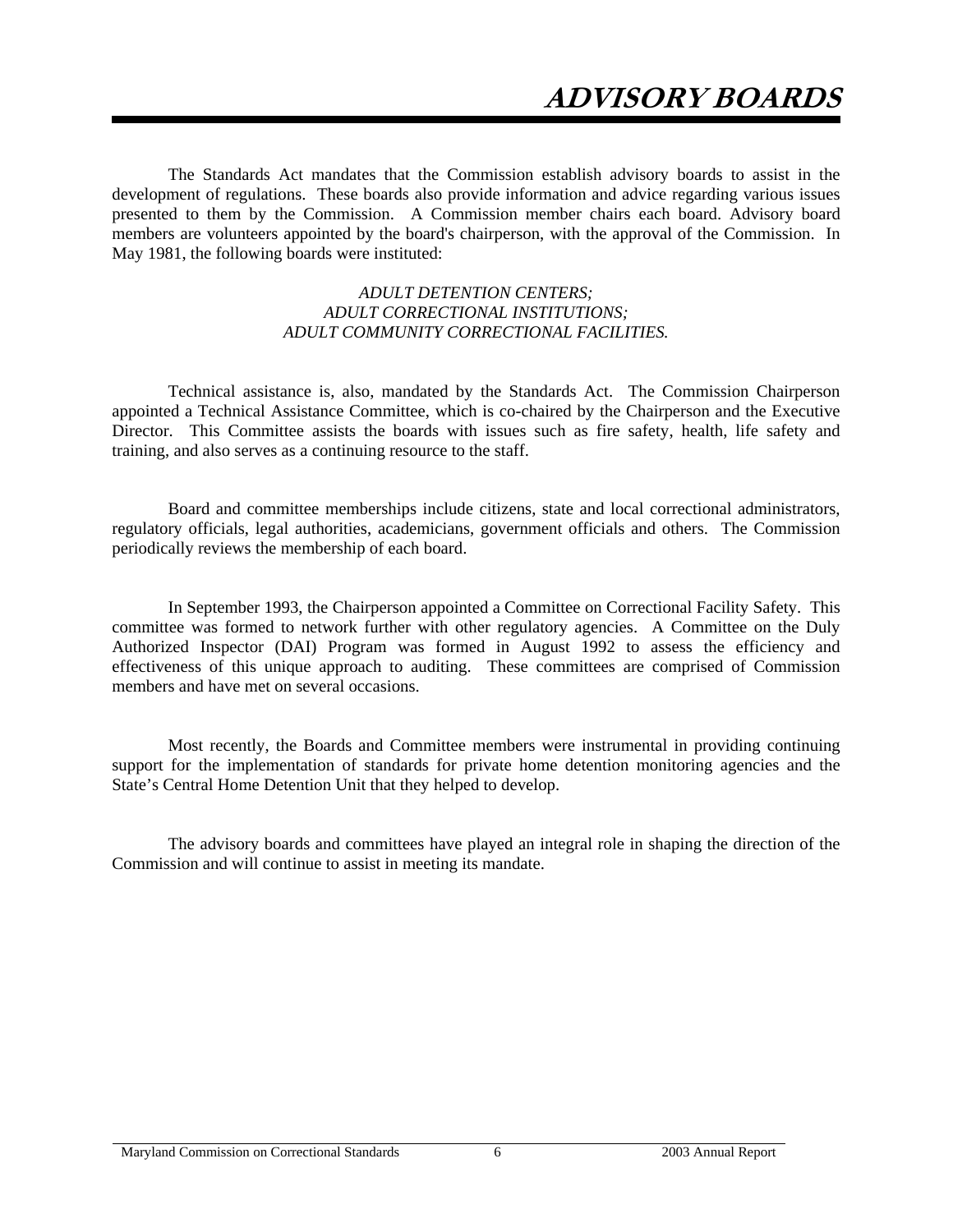# **DULY AUTHORIZED INSPECTOR CONCEPT**

Fiscal restraints and a statutory requirement necessitated an innovative alternative to meet the legislative mandate. A concept of using trained volunteers from local, state, and private correctional facilities to augment Commission staff was broached by the Chairperson of the Commission, Marie C. Henderson, several times during its formative years. The concept, Duly Authorized Inspectors (DAI's) did not fully come to fruition until 1991 with the authorization of the Secretary of the Department of Public Safety and Correctional Services.

In 1991, the Secretary charged the Commission staff with the task of pursuing this concept. The Commission Chairperson met with the members and staff to outline a program responsive to the needs of all concerned. The DAI Program was determined to be a feasible and viable alternative. The Commission staff proceeded to contact every adult correctional facility in the state to introduce the new concept. The response from the managing officials of these facilities was extremely positive. Correctional officials acknowledged the benefit in having their staff trained as inspectors and wanted them to be included in the process. Over 100 individuals were nominated by their respective wardens, directors, and administrators to participate in this innovative program. These administrators had the foresight to view this opportunity as an instrument to enhance their facilities. The nominees came with varied backgrounds, to include correctional officers, wardens, classification counselors, case managers, correctional psychologists, Department headquarters personnel and facility administrators. This group proved to be an interested and viable resource.

The Commission Chairperson met with the members and staff to develop criteria and procedures to implement the recruitment process. During June and July 1991, the Commission developed a curriculum in conjunction with the Maryland Police and Correctional Training Commissions. In September 1991, the curriculum was approved for in-service training credit. At that time, an ad hoc committee comprised of the Commission Chairperson, members, and staff was developed to oversee the DAI Program. Two-day training sessions were conducted throughout Maryland. They began in October 1991 at the Maryland Police and Correctional Training Commissions' Academy located in Woodstock. Additional sessions were held in Hagerstown and Salisbury. Training was conducted in 1992 in LaPlata and again in Woodstock. One hundred six volunteers took the course.

The initial use of DAI's began in December 1991. Each audit has two or more volunteers under the supervision of a Commission staff member designated by the Audit Team Leader. In addition, the administrator of each facility audited and the DAI's critique the process and forward their written comments to the Executive Director. The ad hoc committee then reviews these evaluations. This committee has met on several occasions since the inception of the DAI Program to monitor its progress.

In May 1992, as a result of the evaluations and critiques, a training update was developed. This training was disseminated to all DAI's to assist them in their efforts and enhance their performance. In addition, the ad hoc committee's meetings resulted in the finalization of a select list of DAI's. The selection of this core group was based on their motivation, interest, knowledge, and availability.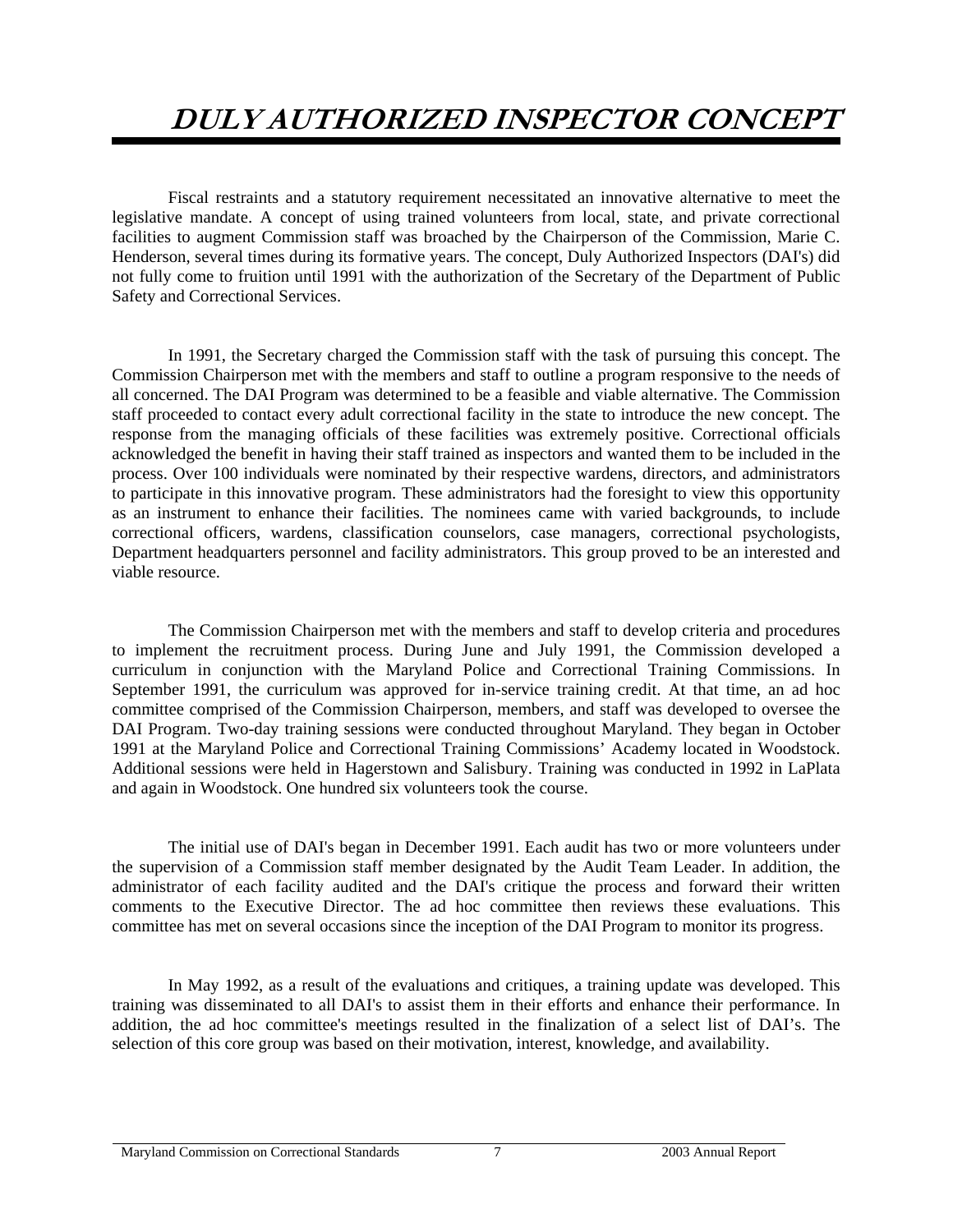In spring 1995, the Commission requested that the staff improve and expand the DAI Program. In response, the staff recruited statewide for nominees to attend new training sessions. Approximately 100 nominations were received from local, state, and private correctional administrators, doubling the size of the pool of volunteers available to assist the staff in meeting the Commission's mandate. The training course was reduced from two days to one to limit the cost impact to correctional administrators. To offset the reduction in course hours, the training curriculum was made more task-oriented. A new testing instrument was developed to improve the nominees' understanding of the standards and audit process. Training seminars were held at the Calvert County Treatment Facility on September 1, 1995, Howard County Detention Center on September 29, 1995, Wicomico County Detention Center on October 15, 1995, Washington County Detention Center on October 30, 1995 and the Herman L. Toulson Correctional Boot Camp on December 15, 1995.

 In December 1998, Commission staff began another series of training programs. In addition, a home-study course is sent to each seasoned DAI as a refresher to sharpen their auditing skills and for recertification as DAI's. Training sessions have been conducted each year on the following dates and locations: December 15, 1998 at the Herman L. Toulson Correctional Boot Camp; March 30, 1999 at the Baltimore Pre-Release Unit for Women; June 23, 1999 at the Washington County Detention Center; January 14, 2000 at the Eastern Pre-Release Unit; April 24, 2001 at the Herman L. Toulson Boot Camp, and June 25, 2002 at the Prince George's County Correctional Center. These training sessions resulted in a larger number of inspectors assisting staff during audits. For this reporting period, recertification of DAI's was conducted bringing the total number of Duly Authorized Inspectors to 175.

 Begun ten years ago as a program to assist correctional staff in conducting audits, this training has also helped correctional facilities achieve compliance with the standards. Training has been provided to many correctional managers and employees in Standards and the audit process. The correctional staff have taken the knowledge gained from this training experience and successfully applied it within their facilities. This has led to a decrease in time required to conduct a facility audit, and an increase in the rate of compliance.

This innovative idea has proven to be a unique process of "peer review" inspections in the nation. The Commission staff has been contacted by representatives from other states and agencies within Maryland for information about this program.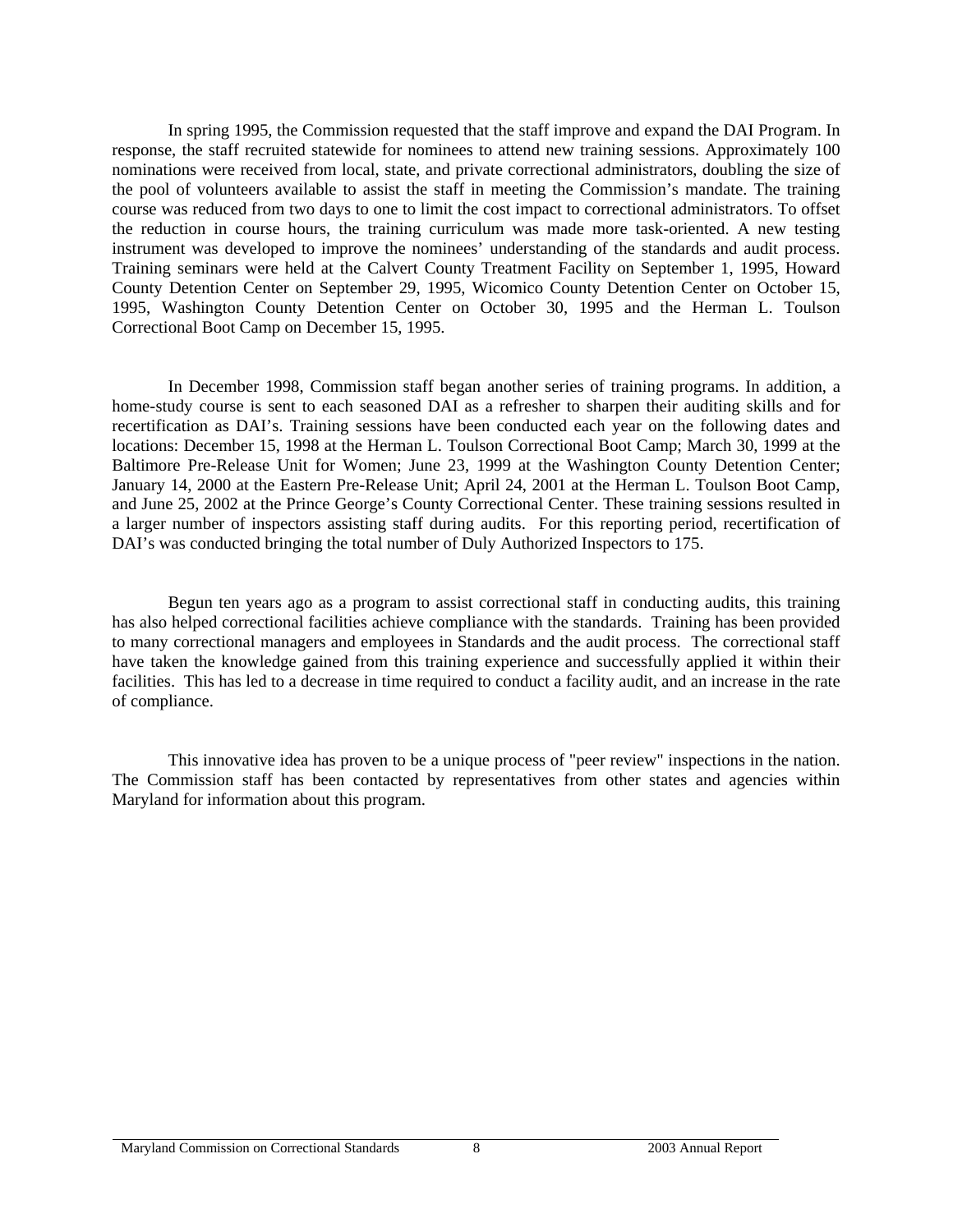## **HISTORY OF STANDARDS DEVELOPMENT**

In 1980, the Maryland General Assembly acknowledged the critical need for professional correctional standards. The then Minimum Jail and Lockup Standards did not address the needs of that time. The General Assembly's newly created Commission on Correctional Standards centered their original initiatives on civil litigations concerning facility conditions and management practices. These initiatives were to establish the core requirements addressing basic life, health, and safety of the public, staff, and inmates. They addressed management and operational issues, as opposed to facility design or programmatic functions.

Given the scope of their mission, the Commission staff was then entrusted with the agenda of discovering and documenting all applicable core concepts. The culmination of these efforts was the result of extensive existing case law research, accepted national standards, local and state codes and various standards from several other states. The intent of this careful study was to guarantee adherence to court decisions, thereby formulating acceptable correctional management principles.

In April 1981, the staff presented to the Commission a list of the core concepts from which the original standards were eventually developed. The Commission then determined that there were three distinct categories of correctional institutions. Minimum Standards had evolved and were applied to each distinct category. Though they differed in magnitude, the standards remained true to the concept. After review by the advisory boards, the Commission, and the Secretary, these standards were approved and proposed for official publication in the *Maryland Register* to become part of the Code of Maryland Regulations (COMAR)*.* On April 26, 1982, COMAR 12.14.03, Minimum Standards for Adult Detention Centers; COMAR 12.14.04, Minimum Standards for Adult Correctional Institutions; and COMAR 12.14.05, Minimum Standards for Community Correctional Facilities became effective. The former Minimum Jail and Lockup Standards were rescinded.

On-site audits of facilities increased correctional practitioners' and the Commission staff's awareness of the intent and real requirements of the standards. In May 1983, the staff recognized the need for standards revisions, as well as the need for new regulations. These suggested revisions and new standards were proposed in November 1983 as departmental regulations. The revisions and new standards became effective on February 27, 1984.

On February 15, 1984, over sixty agencies and public interest groups were invited to attend the Commission's Public Hearing on Future Directions. The hearing was an outreach to those organizations and agencies interested in correctional policy. The purpose was to assist the Commission in the identification of future directions, to guide the Commission in the development of standards and to revise the audit process. The main objective of this mission was to ensure consistency in format, structure, or organization, and eliminate ambiguities, redundancies, and problems with interpretation. Following the usual process of research and development by staff, the suggested concepts were presented to the Commission in May 1984. After approval by the Commission, advisory boards, and promulgation by the Secretary, they were adopted on July 29, 1985, and February 10, 1986.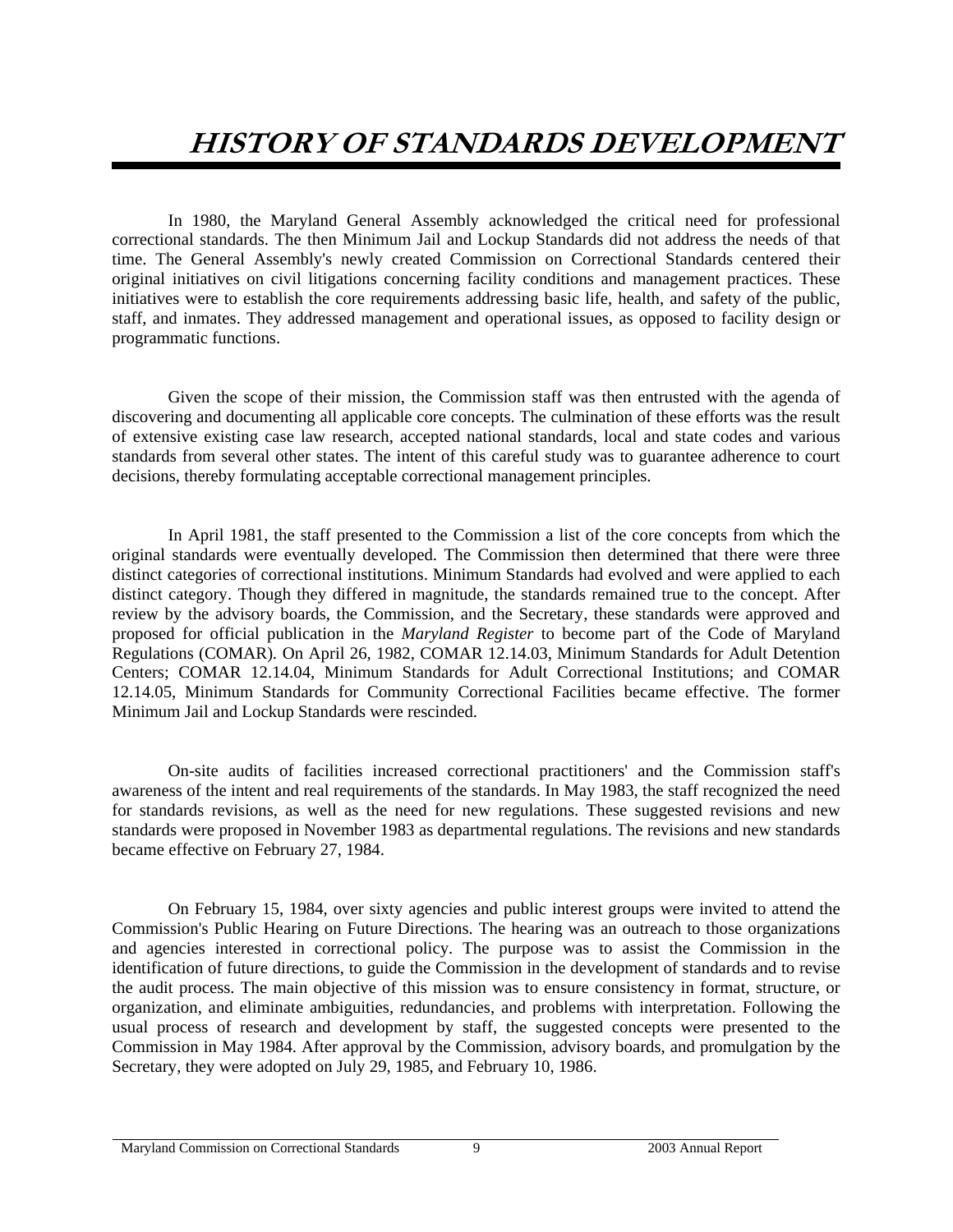The revisions to the Minimum Standards for Adult Detention Centers, approved by the Commission in December 1990 and the modifications to the Administrative Procedures, approved by the Commission in April 1991, were reviewed and approved by the Attorney General's Office and the Secretary of Public Safety and Correctional Services in August 1991. The proposed regulations were discussed before the Administrative, Executive and Legislative Review Committee of the General Assembly in September 1991. In October 1991, public comments were received, discussed with the affected parties and appropriate recommendations were made prior to submission in the *Maryland Register* for final action. The revisions to COMAR 12.14.01 and 12.14.03 became effective on November 25, 1991.

The revised standards for correctional institutions and community correctional facilities were approved by the Commission, but were withheld pending the study of additional standards development. The standards remained on hold until May 1994 when the Secretary of Public Safety and Correctional Services directed the Commission and staff to revisit these issues. Copies of the draft proposed revisions from 1991 were sent to all correctional administrators in Maryland for review and comment. Those responses were then reported in July 1994 to the Commission members who instructed the staff to schedule advisory boards meetings. The advisory boards for Adult Detention Centers, Adult Community Correctional Facilities, Adult Correctional Institutions and the Technical Assistance Committee were convened in December 1994 and January 1995. Following the meetings, the suggestions from all advisory boards and the Technical Assistance Committee were compiled and forwarded to the Commission for consideration and inclusion in the draft document. The revisions were submitted to the Department's regulation coordinator and were forwarded to the Assistant Attorney General to review for legal sufficiency. The Secretary received the finalized versions in June 1995. After his review, the regulations were signed, thereby initiating the promulgation process. The revised standards became effective in December 1995. The Commission Chairperson and staff conducted orientation sessions on June 14, 1995 at the Division of Correction Headquarters and June 15, 1995 at Brockbridge Correctional Facility. Additional orientation sessions were conducted to ensure a smooth transition for all affected by the revisions. In addition, the training provided to Duly Authorized Inspectors in 1995 focused on the revised standards. Therefore, the majority of correctional facilities had at least one staff person familiar with the revisions.

In 1998, the General Assembly passed, and the Governor signed into law, a bill governing the operations of private home detention companies. (see Annotated Code of Maryland, Business Occupations and Professions Article, Section 20-101 et seq). The law required the Secretary of Public Safety and Correctional Services to establish regulations and licensing procedures for private home detention companies by July 1, 1999. The Secretary asked the Commission to develop standards applicable to the operation of these companies. On August 6, 1998 the first in a series of meetings was convened by the Commission Chair with Commission staff and company principals in attendance. In January 1999, the Commission's Technical Assistance and Advisory Boards assembled to review and comment on a draft of the standards document. Taking into account the many comments made, the Commission took final action on the Standards at its meeting in March 1999, and formally recommended them to the Secretary. The Secretary approved and adopted these standards, and they became effective as emergency regulations in July 1999. These emergency regulations were modified to incorporate revisions to the Correctional Services Article of the Annotated Code of Maryland and became effective under COMAR 12.11.10 on August 5, 2000.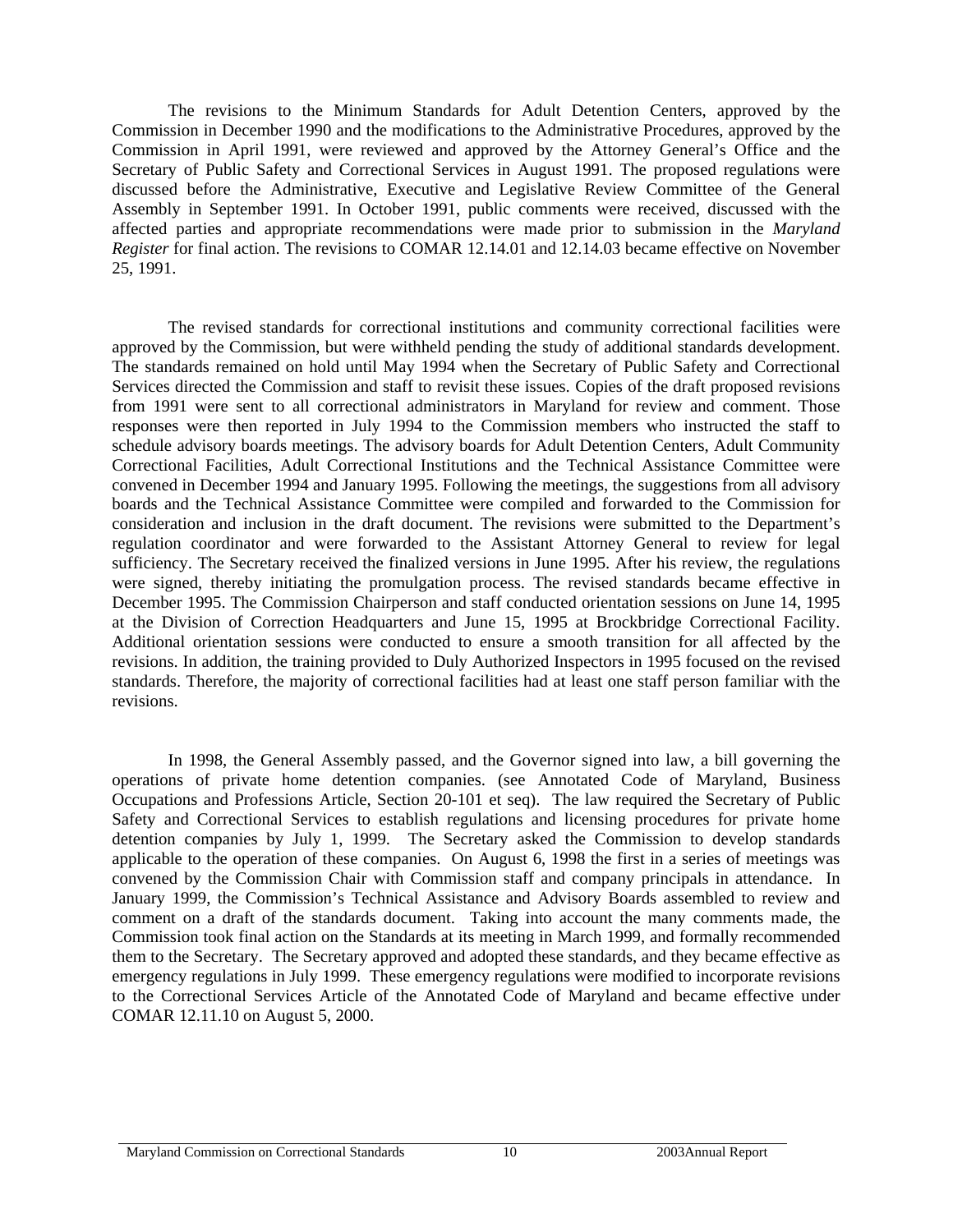# **ESTABLISHMENT OF THE COMMISSION**

The Maryland Commission on Correctional Standards was created to improve the manner in which standards for correctional facilities are established, ensure compliance with those standards, and to better protect the health, safety and welfare of Maryland's citizens, correctional staff and the inmate population.

The Commission's origin was at a state and local correctional administrators' conference in May 1979. The conference participants agreed that a need existed to revise the jail inspection program and to develop a mechanism to audit state facilities. The fact that several administrators were involved in civil lawsuits brought by inmates or special interest groups on their behalf, alleging unconstitutional facility conditions and/or management practices, hastened the need.

The state correctional system was engaged in a voluntary national accreditation process at that time. Some concerns, however, were raised by the Maryland General Assembly that this involvement required a sizeable expenditure of public funds prior to achieving accreditation. It was concluded that Maryland should develop regulations reflecting this state's correctional climate to meet professional standards.

The 1980 Session of the General Assembly passed an act establishing the Commission on Correctional Standards. This is codified in the Correctional Services Article, Title 8, Subtitle 1, Annotated Code of Maryland. Its salient provisions require the Commission to:

- Advise the Secretary of Public Safety and Correctional Services regarding regulations, which the Secretary is authorized to promulgate for state and local correctional facilities;
- Periodically inspect facilities to determine compliance with standards and prepare reports of same;
- Determine schedules for remedial action when jurisdictions are in noncompliance with certain standards;
- Review and act on appeals of staff inspection reports;
- Provide technical assistance to jurisdictions to aid in their efforts to meet standards;
- Hold public hearings in regard to the possible closure of a correctional facility or cessation of one of its elements/functions for failure to meet standards determined to be life-threatening or healthendangering;
- Consult and coordinate with national bodies promulgating correctional standards to ensure a reasonable compatibility between state regulations and nationally established standards; and
- Consult and cooperate with other state agencies and local jurisdictions concerning standards development and enforcement.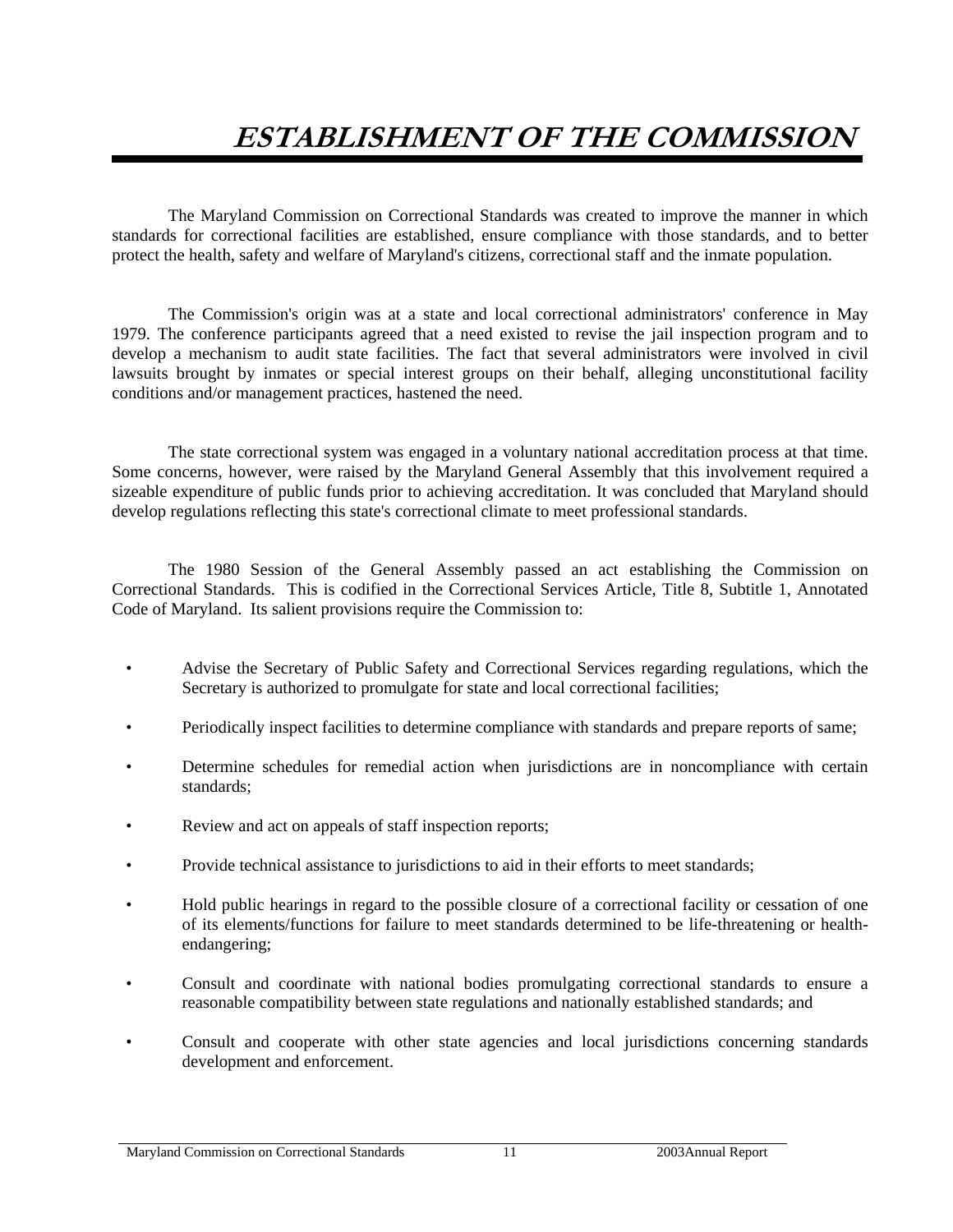The eleven member Commission includes eight persons appointed by the Governor with the advice and consent of the Senate. They serve terms of three years. The statute requires members to be appointed as follows: two citizens; two state correctional officials; two local correctional officials; an elected official from a local governing body and an official of a national standards-setting and accrediting body. There are also three ex-officio members, including the Attorney General, the Secretary of the Department of General Services, and the Secretary of the Department of Budget and Management. Effective July 1, 1982, the General Assembly authorized ex-officio members to designate representatives. On July 1, 1989, the Secretary of the Department of State Planning was replaced with the Secretary, Department of Budget and Fiscal Planning. In 1996, that agency was renamed the Department of Budget and Management. Each November, the Commission elects a Chairperson and Vice-Chairperson.

The following were the members of the Commission during the reporting period.

### **CITIZEN MEMBERS**

Marie C. Henderson, Chairperson (July 1979 – June 2003)

\* Ms. Henderson was elected Chair each year since the Commission's inception in 1979, and served in that capacity until her death on June 1, 2003. As a volunteer citizen member, Ms. Henderson's commitment to corrections and standards will be missed.

Walter B. Ridley – Elected Chairperson (July 2003)

### **STATE CORRECTIONAL OFFICIALS**

William J. Smith (March 2003) Commissioner, Division of Pretrial Detention and Services

Renard Brooks (March 2001) Deputy Director, Criminal Justice Information Systems

### **LOCAL CORRECTIONAL OFFICIALS**

Milton Crump (March 2001) Deputy Director, Prince George's County Bureau of Corrections

Melanie C. Pereira (May 2002) Director, Howard County Detention Center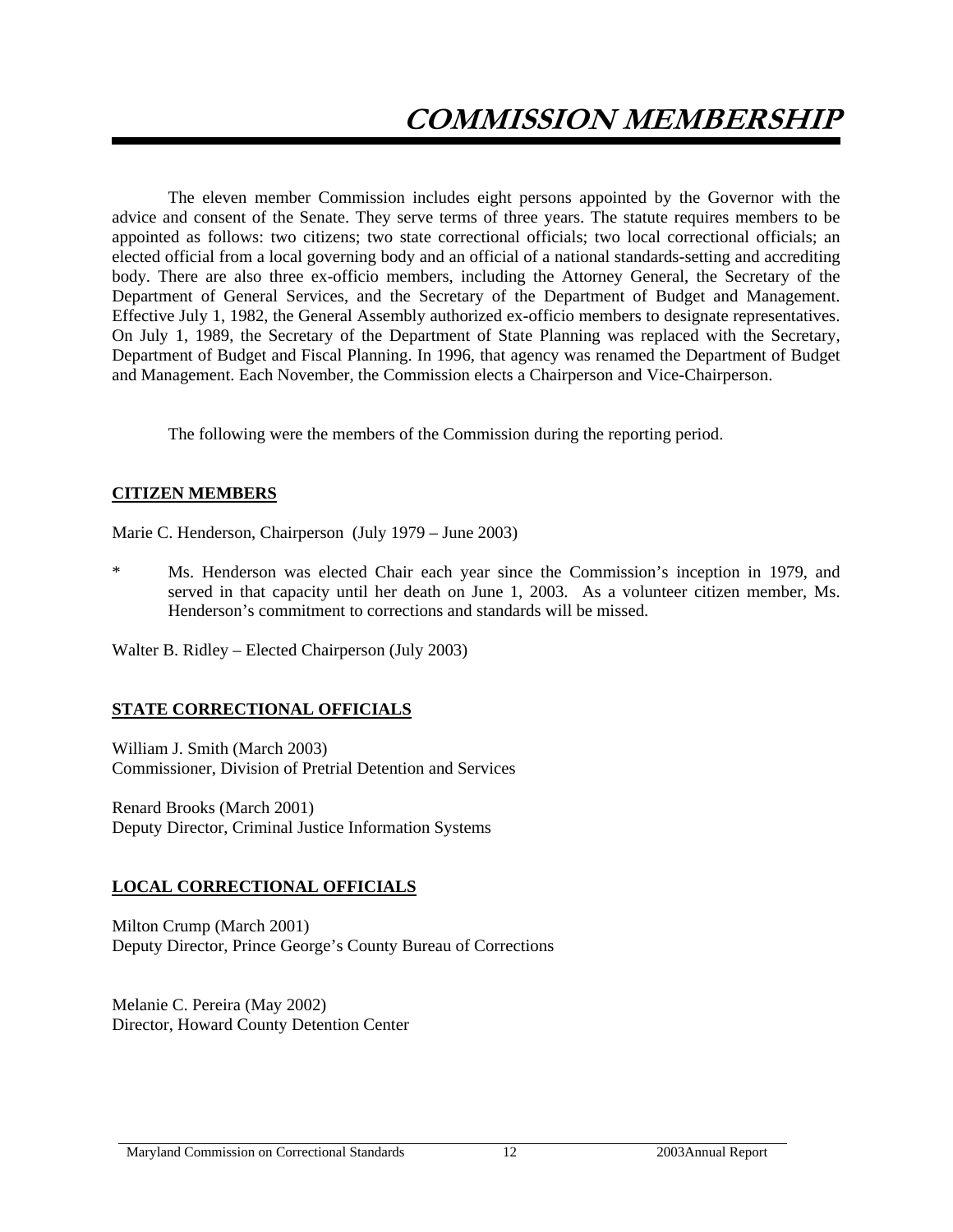### **LOCAL ELECTED OFFICIAL**

Marvin Long (March 2001) Councilman, Wicomico County Council

### **NATIONAL STANDARDS REPRESENTATIVE**

Robert Verdeyen (March 2002) Director of Standards and Accreditation American Correctional Association

### **EX-OFFICIO MEMBERS**

J. Joseph Curran, Jr., Attorney General, State of Maryland (Represented by Scott Oakley, Assistant Attorney General)

Boyd K. Rutherford, Secretary, Department of General Services (Represented by Neb Sertsu, Project Manager )

James C. DiPaula, Jr., Secretary, Department of Budget and Management (Represented by Richard Andrews, Budget Analyst)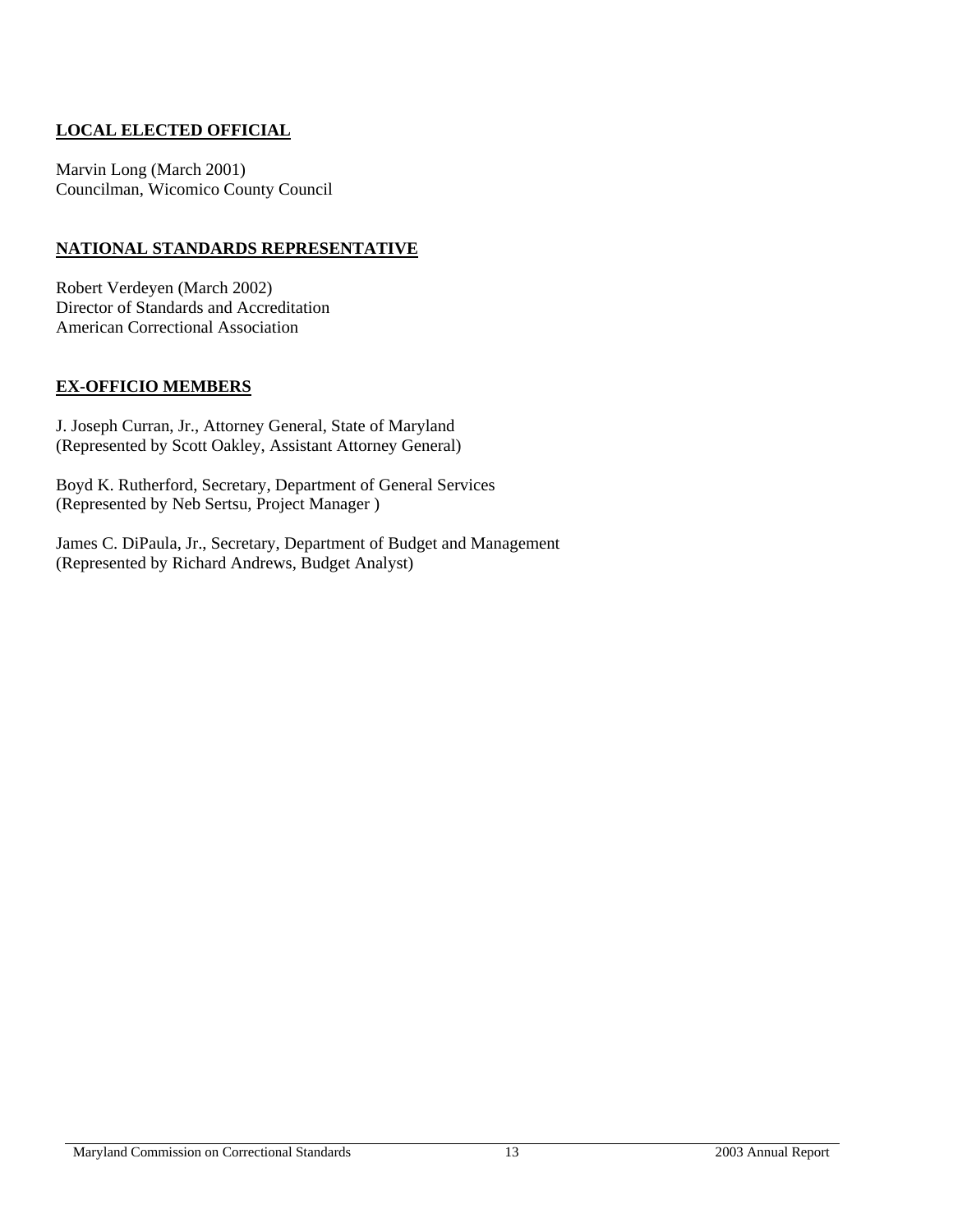## **ORGANIZATIONAL CHART**

### MARYLAND COMMISSION ON CORRECTIONAL STANDARDS

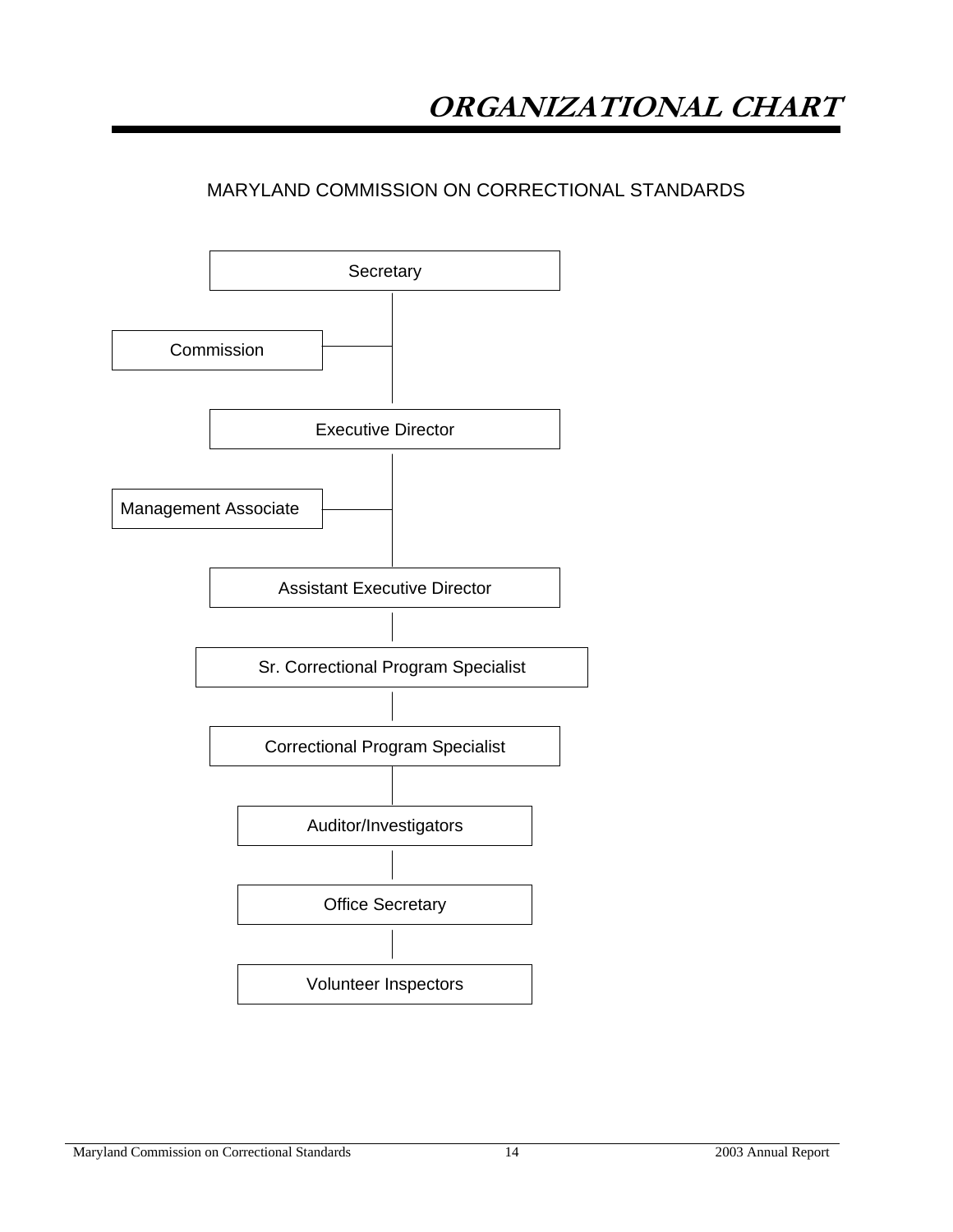# **AGENCY STAFF**

Thomas G. Fitzgerald, Acting Executive Director

Vacant, Assistant Executive Director

Ernestine C. DeVance, Sr. Correctional Program Specialist

Patricia J. Briggs, Correctional Program Specialist

Nolan V. Rollins, Auditor/Investigator

Vacant, Auditor/Investigator

Valerie J. Johnson, Management Associate

LaDonna Newman, Office Secretary

#### *STAFF OFFICES*

Suite 200, Sudbrook Station 115 Sudbrook Lane Pikesville, Maryland 21208-3878 (410) 585-3830 (410) 318-6020 – facsimile

Website Address: http://www.dpscs.state.md.us/mccs

The Executive Director is an appointed position selected by the Commission with the approval of the Secretary. The Assistant Executive Director position and the remaining agency positions are in the merit system.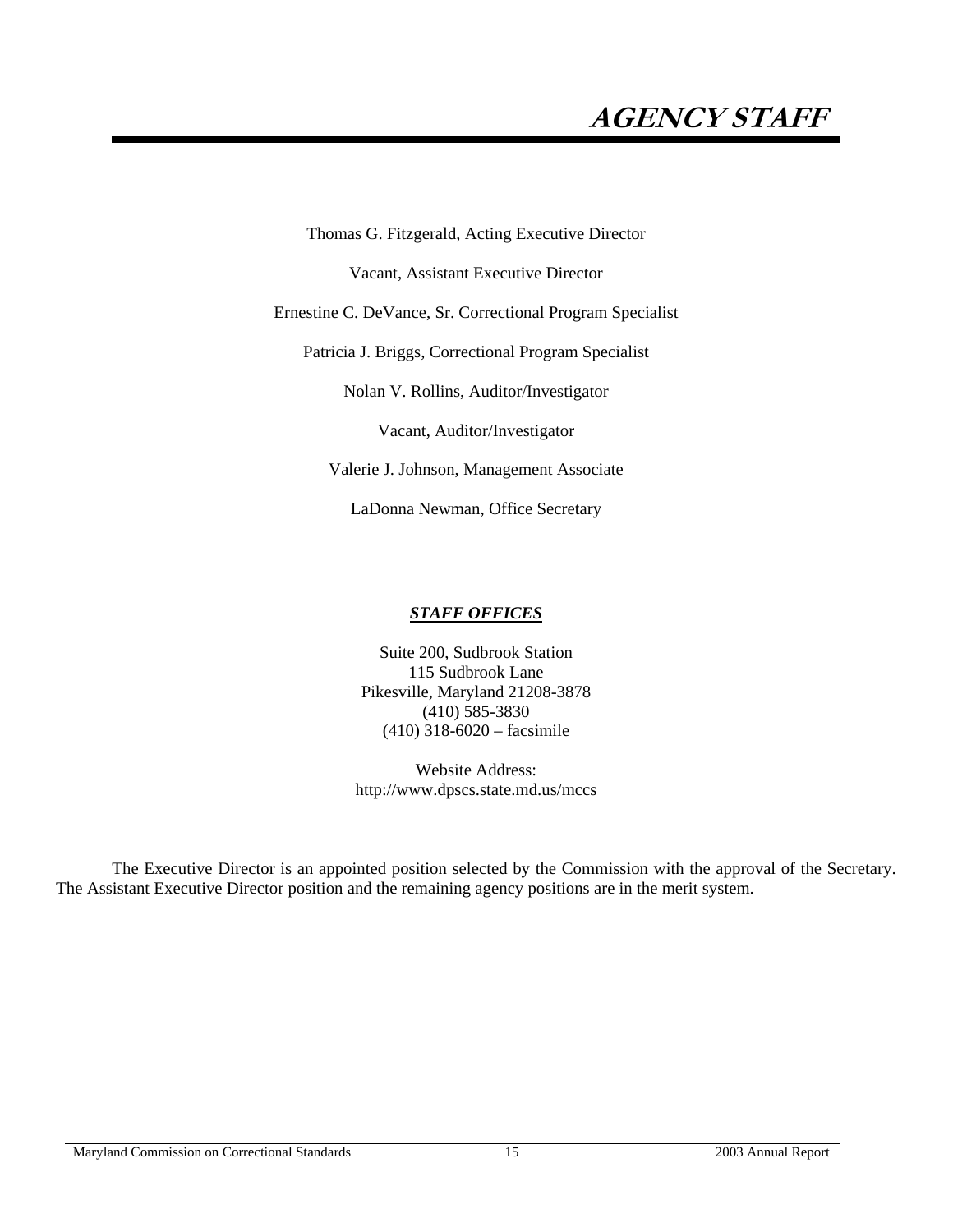# **MANAGING FOR RESULTS**

The State of Maryland's Managing for Results (MFR) is a strategic planning process that emphasizes achieving measurable results in every State government agency based on customer and stakeholder needs. MFR was implemented over a three-year period throughout the Executive Branch of Maryland State government. This strategy is linked to the State budget process and decision-making. Each agency is required to submit with their annual budget requests their agency mission, vision, key goals and performance measures. The content of the submissions is considered when making budgetary decisions. The results in key performance areas are used to assess the progress that a State agency is making in addressing key policy issues and efficiently solving problems that confront the State.

**Mission:** The Mission of the Maryland Commission on Correctional Standards is to provide the citizens of Maryland with an efficient correctional system with an emphasis on public safety, staff well-being, and inmate welfare by encouraging the application of sound correctional management principles and procedures.

**Vision**: Developing and promoting standards for excellence

**Goal**: Good Management**.** Ensure the Commission operates efficiently by conducting timely and high quality audits and compliance audits of all places of adult correctional confinement and private home detention monitoring agencies.

### **Key Objectives**

- Objective 1.1 By June 30, 2006, MCCS will ensure that all DPSCS adult institutions, all local community correctional facilities, all local detention facilities, and all private home detention monitoring agencies will be audited within a new three-year time frame.
- Objective 1.2 By the end of fiscal year 2006, all places of adult correctional confinement will have implemented their Commission approved compliance plans, within six months from the date of approval.
- Objective  $1.3$  By end of fiscal year 2005, 100 percent of the managing officials<sup>1</sup> surveyed will rate the audit process as good or better in areas of accuracy, usefulness and objectivity.

### **Additional Measures**

|                                                              | 2002   | 2003   | 2004      | 2005      |
|--------------------------------------------------------------|--------|--------|-----------|-----------|
| <b>Baseline Measures:</b>                                    | Actual | Actual | Estimated | Estimated |
| Number of DPSCS operated prisons                             | 18     | 18     | 19        | 19        |
| Number of DPSCS operated pre-release units                   | 13     | 13     | 13        | 13        |
| Number of local community correctional facilities            | 4      | 4      | 4         | 4         |
| Number of local detention centers                            | 23     | 23     | 24        | 24        |
| Number of private home detention monitoring agencies         |        | 6      | 6         | 6         |
| Percent of facilities audited during the last two years at - |        |        |           |           |
| DPSCS operated prisons                                       | 78%    | 72%    | 55%       | 68%       |
| DPSCS operated pre-release units                             | 61%    | 85%    | 61%       | 85%       |
| Local community correctional facilities                      | 75%    | 100\%  | 50%       | 100%      |
| Local detention centers                                      | 74%    | 52%    | 74%       | 70%       |
| Private home detention agencies                              | 100%   | 100\%  | 100\%     | 100\%     |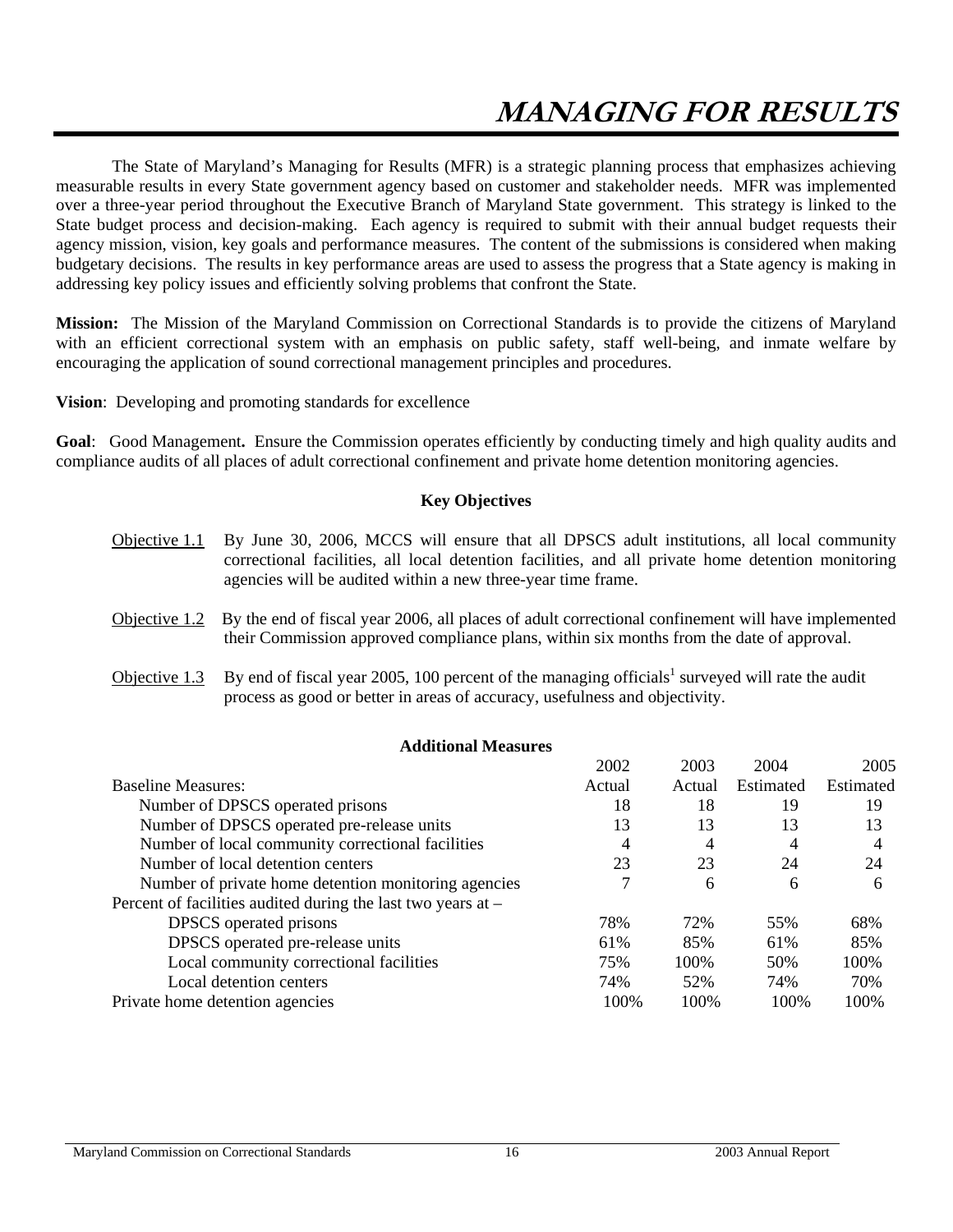## **BUDGET REPORT**

### FISCAL YEAR 2003

### BUDGET APPROPRIATION AND ACTUAL EXPENDITURES

|                                              | 2003 APPROPRIATION | 2003 EXPENDITURES |
|----------------------------------------------|--------------------|-------------------|
| .01 Salaries and Wages                       | 347,610            | 351,954           |
| .02 Technical & Special                      | 61,060             | 19,022            |
| .03 Communication                            | 2,440              | 1,855             |
| .04 Travel                                   | 16,970             | 11,307            |
| .06 Utilities                                | 2,600              | 2,354             |
| .07 Motor Vehicle<br>Operational/Maintenance | 250                | 133               |
| .08 Contractual Services                     | 6,896              | 5,189             |
| .09 Supplies/Materials                       | 3,700              | 2,907             |
| .10 Equipment Replacement                    | $\overline{0}$     | $\overline{0}$    |
| .11 Equipment Additional                     | $\overline{0}$     | 248               |
| .13 Fixed Charges                            | 23,637             | 23,094            |
| <b>TOTAL</b>                                 | 465,163            | 418,063           |

Expenditures were reduced due to actions associated with cost containment, and the hiring freezes placed on certain positions.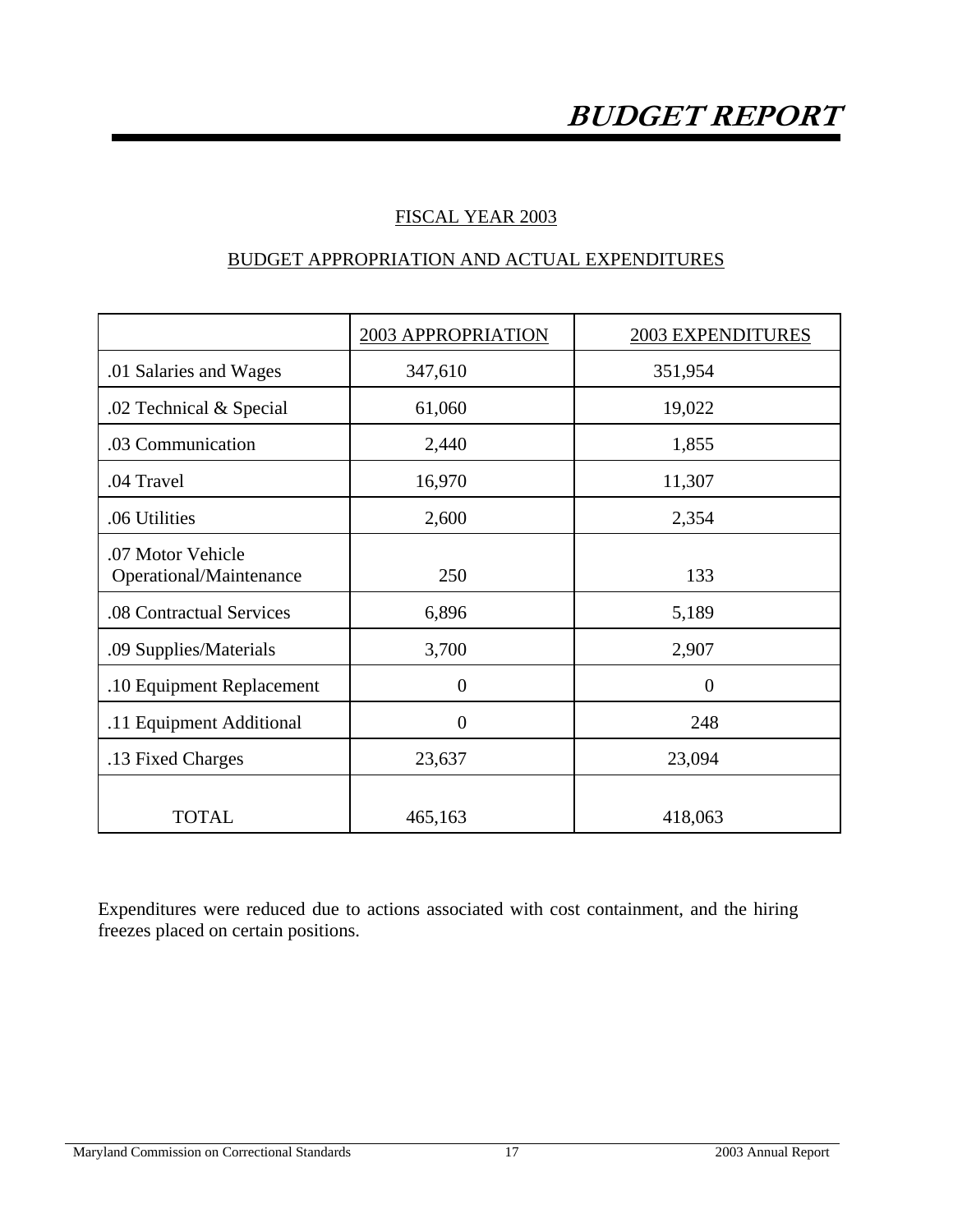### **TECHNICAL ASSISTANCE COMMITTEE**

July 2002 – June 2003

Marie C. Henderson, Chairperson Marie Henderson Enterprises, Inc. Randallstown, Maryland 21133

Executive Director, Co-Chairperson Maryland Commission on Correctional Standards Baltimore, Maryland 21215

### **MEMBERS**

John F. Bender Chairperson Towson, MD 21286 Baltimore, MD 21201

Donald G. Hopkins, Executive Director MOSHA Administrator Maryland Police and Correctional Maryland Occupational Safety and Training Commissions Health Administration Woodstock, MD 21163 Baltimore, MD 21202

Richard J. Kropka, R.S., Chief Donald Keldsen, Director Division of Food Control Emergency Management and Department of Health and Civil Defense Agency Mental Hygiene Pikesville, MD 21208 Baltimore, MD 21201

Wicomico Board Baltimore, MD 21215 Of County Commissioners Salisbury, MD 21803

Raymond C. Love, Pharmacy Director Mental Health Programs University of Maryland at Baltimore Baltimore, MD 21201

Chief Fire Protection Engineer Division of Criminology, Criminal Justice and Office of the State Fire Marshal Social Policy, University of Baltimore

Theodore E. Shea, III Barbara Newman, RM, M.S. Administrative Assistant Maryland Board of Nursing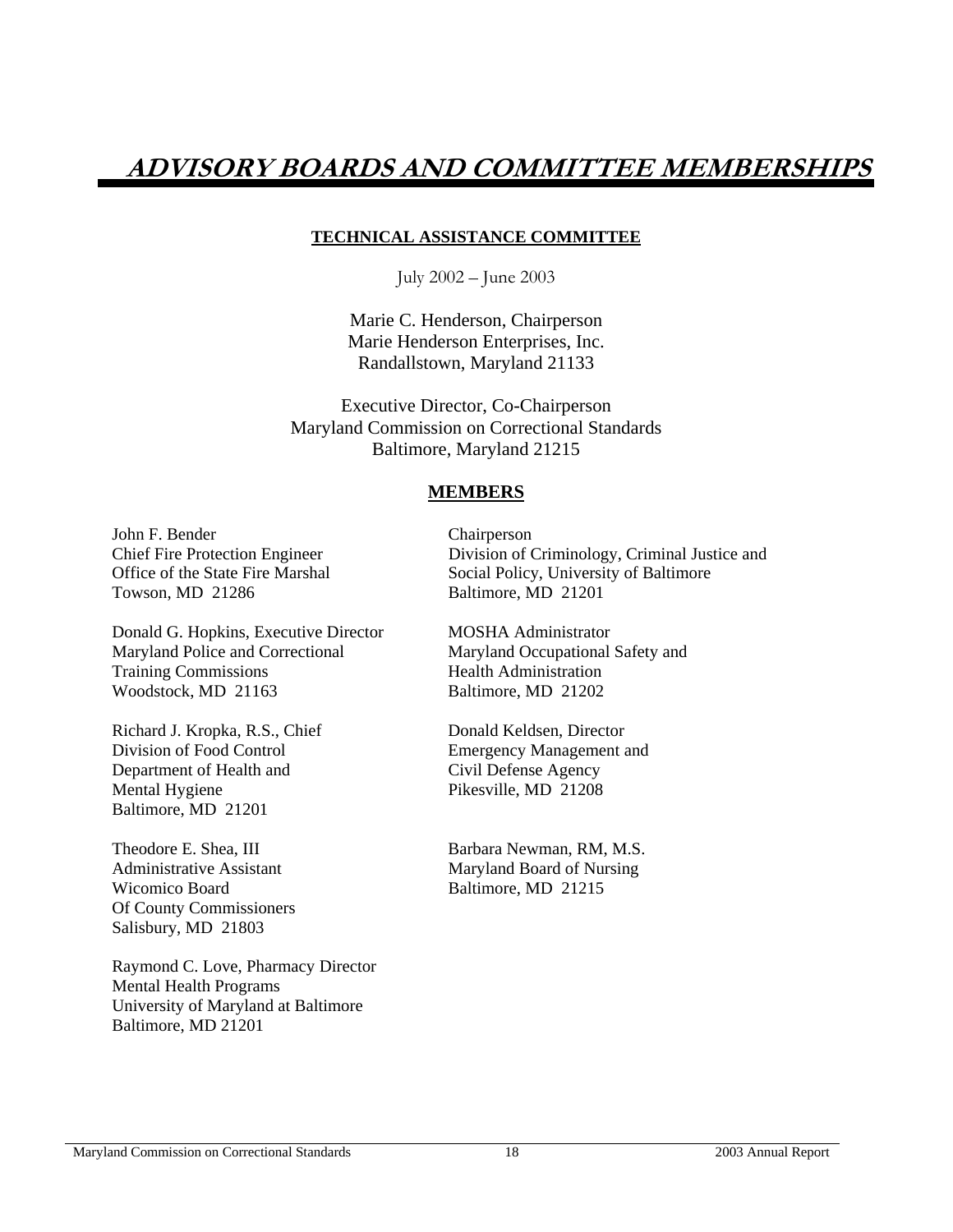### **ADVISORY BOARD FOR ADULT CORRECTIONAL INSTITUTIONS**

July 2002 – June 2003

Jack Kavanaugh, Chairperson Deputy Commissioner, Division of Correction Baltimore, Maryland 21215

#### **MEMBERS**

William O. Filbert, Warden Marvin N. Robbins Maryland Correctional Institution - Jessup Executive Director Jessup, MD 20794 Inmate Grievance Office

Ralph Logan, Warden Stephen Meehan Baltimore City Detention Center P.R.I.S.M.<br>Baltimore, MD 21746 Baltimore,

Patricia Schupple **Patricia Schupple** Lloyd Waters, Warden Assistant Commissioner Maryland Correctional Division of Correction Institution-Hagerstown

Pikesville, MD 21208

Baltimore, MD 21202

Baltimore, MD 21215 Hagerstown, MD 21740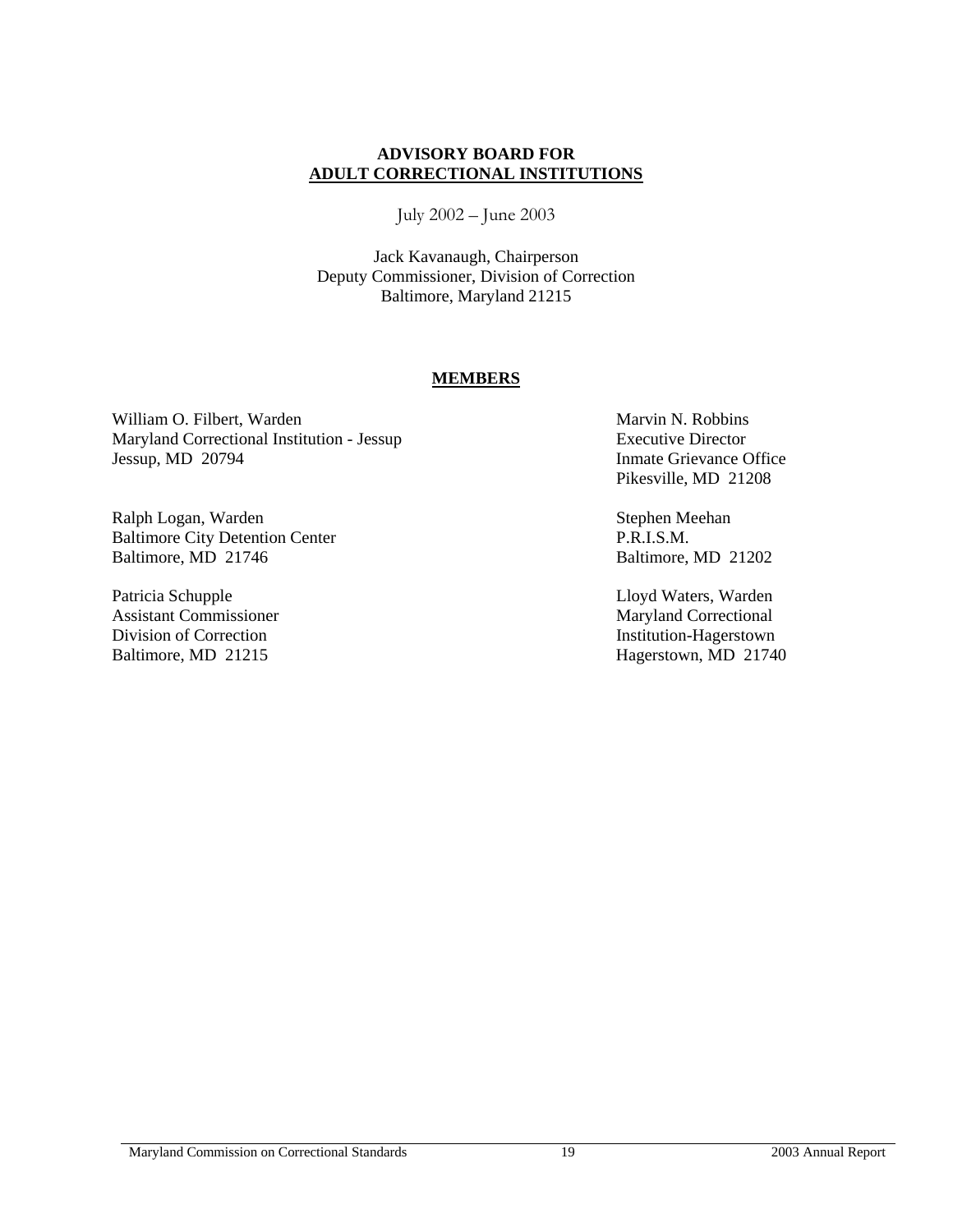### **ADVISORY BOARD FOR ADULT COMMUNITY CORRECTIONAL FACILITIES**

July 2002 – June 2003

Walter Ridley, Chairperson Fort Washington, Maryland 20744

#### **MEMBERS**

Patrick Conroy, Warden Shirley Washington-Worthy Maryland Reception and Diagnostic Center Facility Administrator Jessup, MD 20794 Poplar Hill Pre-Release Unit

Charlie Messiner, Director Julian L. Morgan Washington County Health Department Executive Director Hagerstown, MD 21740 Threshold, Inc.

Marsha Maloff, Warden Jackie Harris, Deputy Director Maryland Correctional Institution - Women Prince George's County Jessup, MD 20794 Department of Corrections

Charles Muskauski, Executive Director Deborah Richardson Dismas House, Inc. Facility Administrator Baltimore, MD 21223 Baltimore Pre-Release Unit - Women

James Shannon, Program Director Robert McWhorter, Commander Volunteers of America (SRC) Central Home Detention Baltimore, MD 21201 Baltimore, MD 21218

Division of Correction Division of Parole and Probation Baltimore, MD 21215 Baltimore, MD 21218

Jeffrey Clewer, Director Cecil County Community Corrections 500 Landing Lane Elkton, Maryland 21921

Quantico, MD 21856

Baltimore, MD 21202

Hyattsville, MD 20781

Baltimore, MD 21202

Patricia Allen, Asst. Commissioner **Richard Sullivan, Deputy Exec. Director** Richard Sullivan, Deputy Exec. Director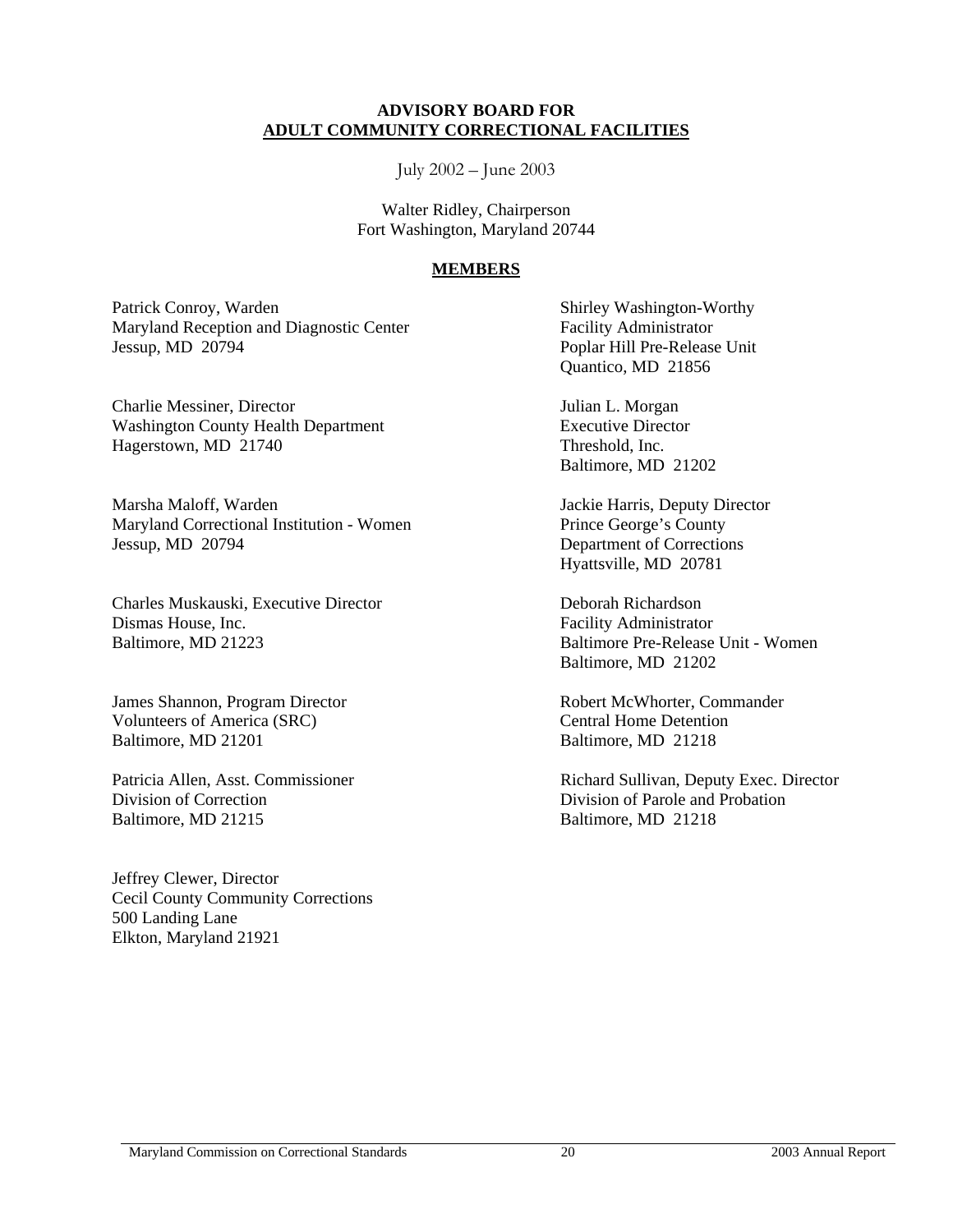### **ADVISORY BOARD FOR ADULT DETENTION CENTERS**

July 2002 – June 2003

Richard Andrews, Chairperson Department of Budget & Management Baltimore, MD 21201

### **MEMBERS**

Melanie C. Pereira, Director Steve Williams, Warden Jessup, MD 20794 Cambridge, MD 21613

Richard J. Baker, Superintendent Robert Green, Warden Anne Arundel County Detention Facilities Montgomery County Department of Annapolis, MD 21401 Correction and Rehabilitation

LaMonte E. Cooke William Jednorski, Warden Director of Corrections Baltimore Central Booking and Intake Queen Anne's County Detention Center Facility Centreville, MD 21617 Baltimore, MD 21202

Howard County Detention Center Dorchester County Detention Center

Rockville, MD 20850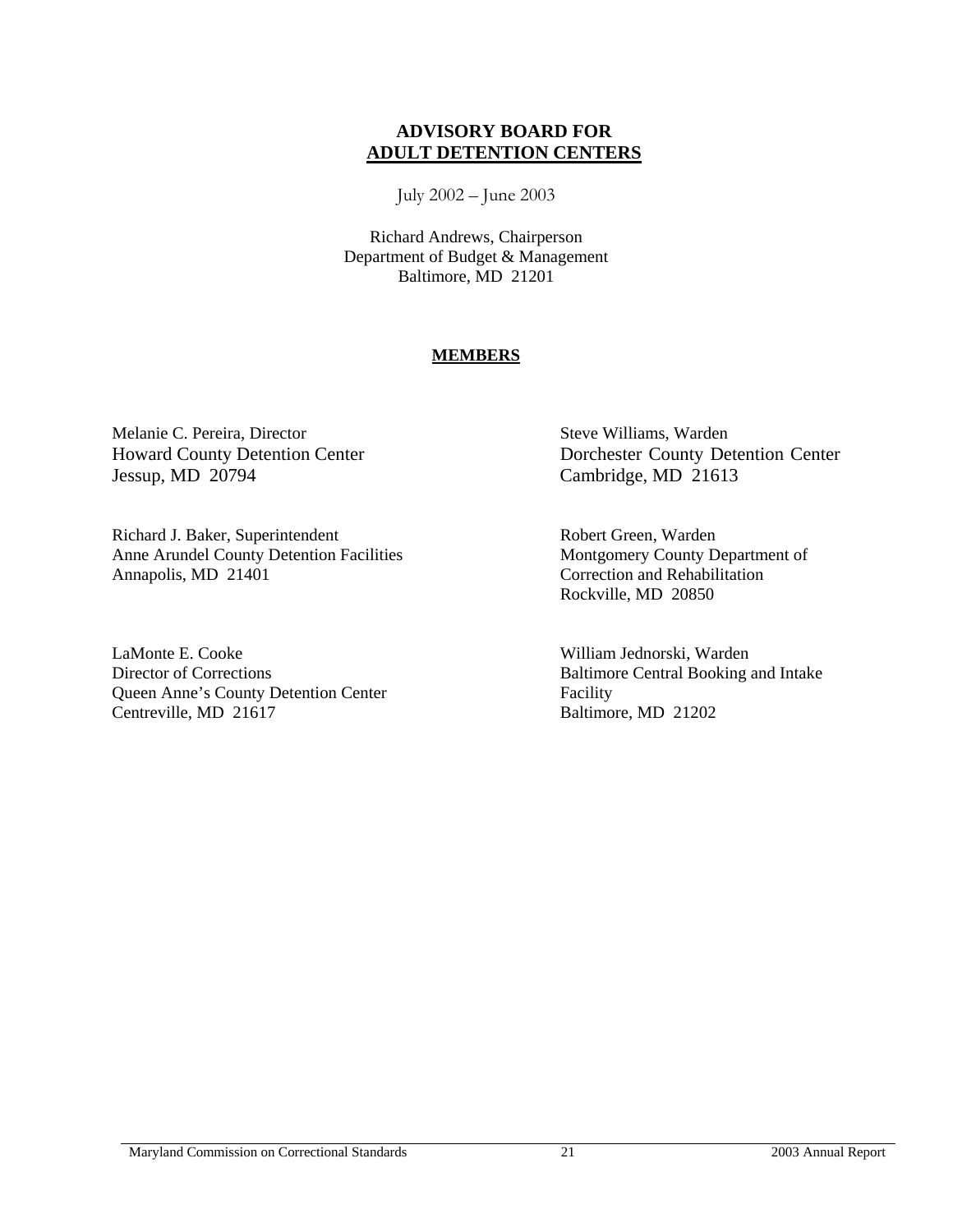### **FORMER COMMISSION MEMBERS**

The positions noted are those held by the Members at their time of service to the Commission.

Founding Member

County Commissioner Executive Director

\*David M. Doxzen \*Sarah Ada Koonce, Chairperson Frederick County Jail Administrator Prince George's County Council

Department of Public Safety

\*Louis Hyatt, Citizen

Baltimore County **Baltimore County Baltimore County Baltimore County Baltimore County Baltimore County Baltimore County Baltimore County Baltimore County Baltimore County Baltimore County Baltimore Coun** 

J. Max Millstone, Secretary Department of General Services Michael Ruggio, Citizen

Ralph Packard, Superintendent Earl F. Seboda, Secretary<br>
Patuxent Institution<br>
Penartment of General Secretary

**Correctional Standards Allegany County** American Correctional Association

\*Stephen H. Sachs, Attorney General Eastern Correctional Institution and State of Maryland Citizen Member

Richard Singleton, Warden John Brown, Warden

Sterling E. Bollinger, Sr. \*Robert H. Fosen, Ph.D. Frederick County **Commission** on Accreditation For Corrections (ACA)

Paul J. Davis, Warden Elmanus Herndon, Deputy Commissioner Baltimore City Jail **Division of Correction** 

\*J. Brown Hardy \*Constance Lieder, Secretary Deputy Secretary Department of State Planning

and Correctional Services Frank Mazzone, Assistant Commissioner Division of Correction

Mark A. Levine, Undersheriff  $\qquad \qquad$  John W. O'Rourke, Councilperson

\*Calvin A. Lightfoot, Warden \*Patricia L. Quan, Superintendent Baltimore City Jail Maryland Reception, Diagnostic and Classification Center

Department of General Services

W. Hardy Rauch, Director John Stotler, County Commissioner

Kenneth E. Taylor, Sr., Warden

Maryland House of Correction Maryland Correctional Institution – Hagerstown

Jack F. DeWitt, Sheriff William L. Smith, Warden Cecil County Maryland House of Correction and Administrator, American Correctional Association